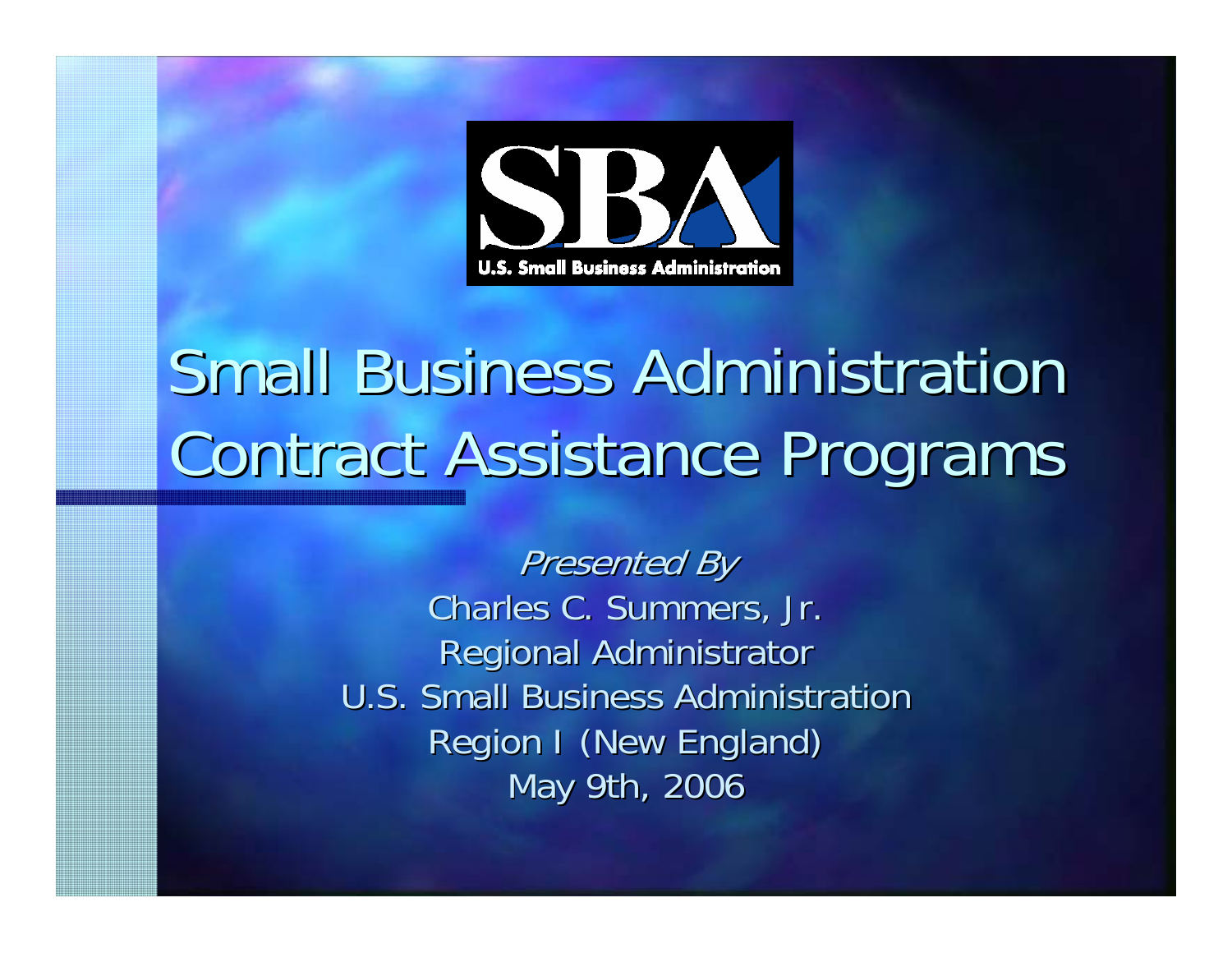# **Basis for SBA Procurement** Assistance Programs

- $\blacksquare$  Small Business Act is the basis for SBA assistance programs
	- Implements Congressional Policy to aid, counsel, assist & protect the interests of counsel, assist & protect the interests of small business concerns
	- Goal of policy is to ensure that a fair proportion of purchases, contracts & subcontracts be placed with small businesses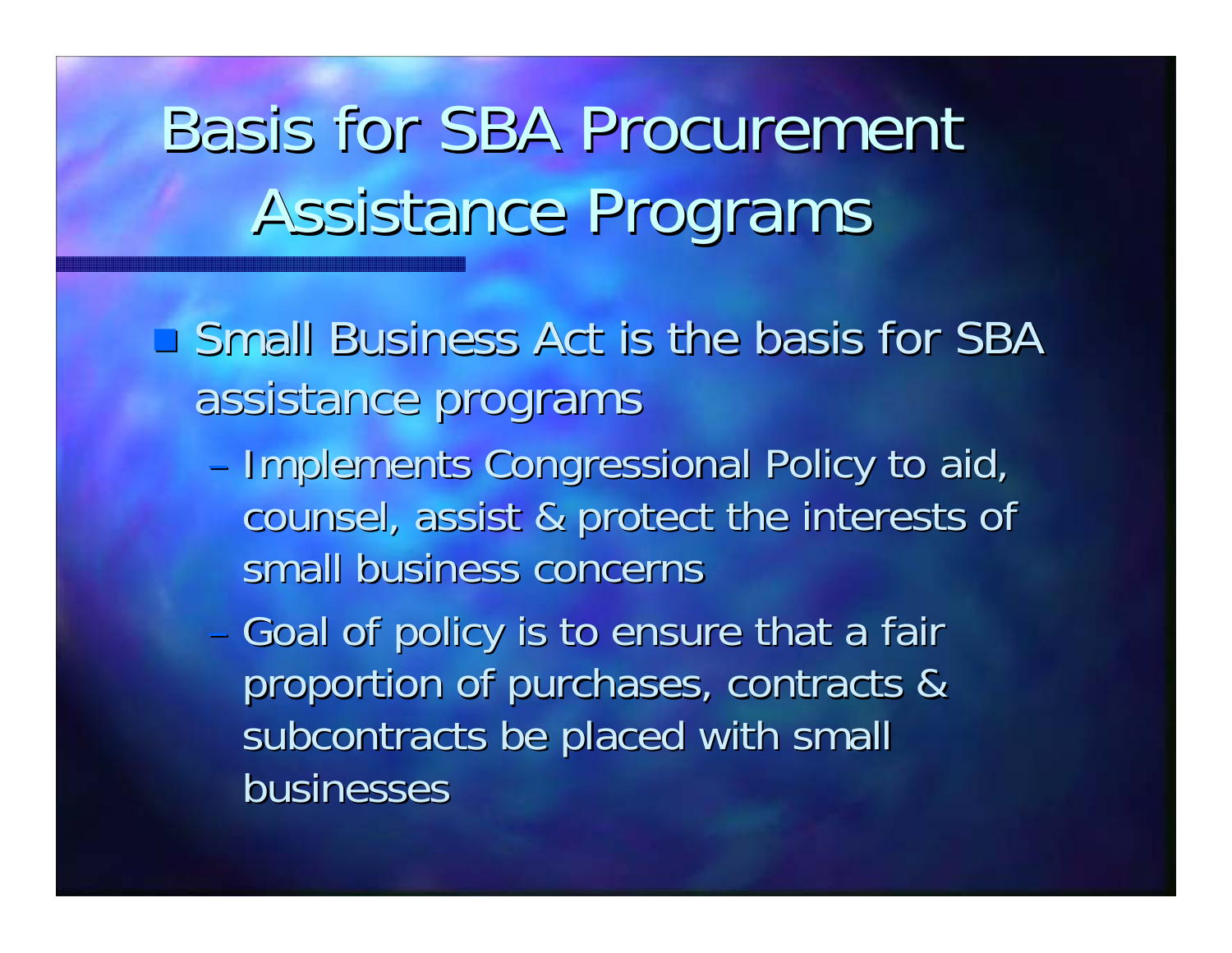# **Small Business Contract** Assistance Programs

**Prime Contract Assistance** 

- Small business set-aside program
- **Procurement Preference Goaling**
- Size Determination Program
- Waivers to the Non-Manufacturer Rule
- Natural Resources Program
- Certificate of Competency (COC)
- **Subcontracting Assistance**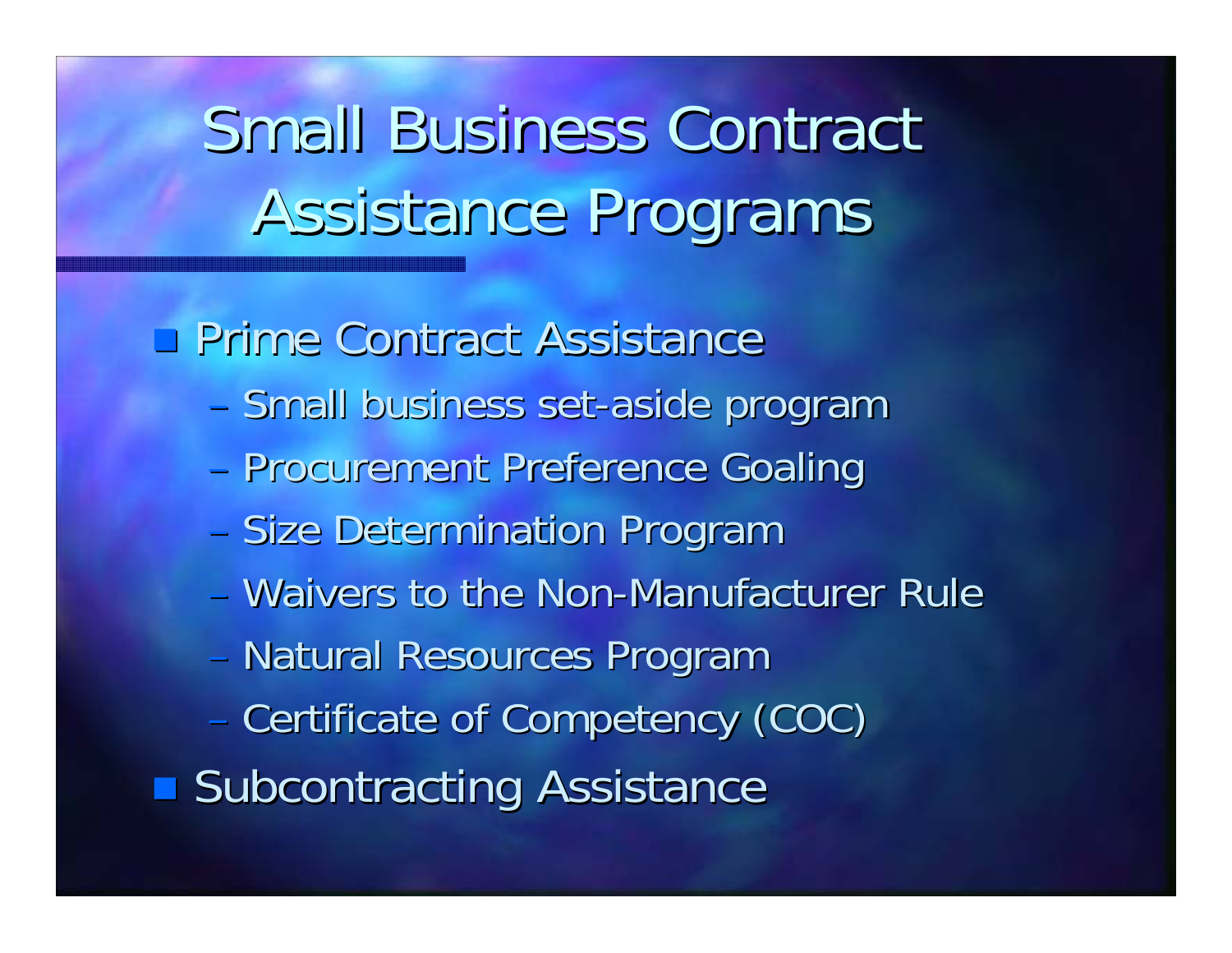## **Small Business Advocates Small Business Advocates**

#### **Office of Advocacy**

- Advocates on behalf of small businesses
- Conducts research to provide small business<br>trends

□ SBA Procurement Center Representatives (PCR)

–- Prime Contracting Program Oversight  $\Box$  Sean F. Crean

■ SBA Commercial Market Representatives (CMR)

- Subcontracting Program Oversight
	- **Arvind A. Patel**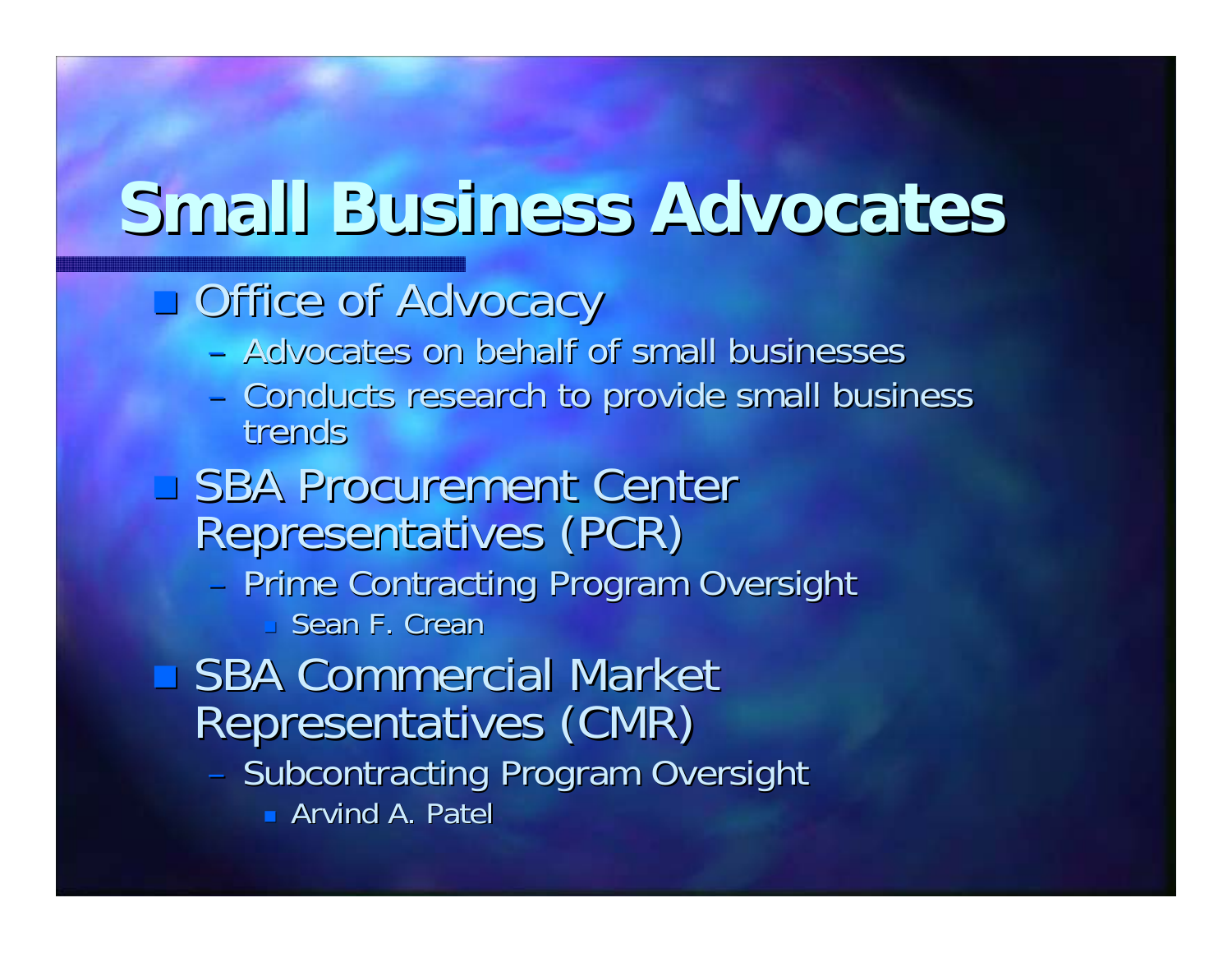# Program Delivery

 Program managed by SBA Headquarters Program managed by SBA Headquarters **Delivered through 6 Area Offices** 

- $-$  Boston/New York
- Philadelphia
- Atlanta
- Chicago
- Fort Worth
- San Francisco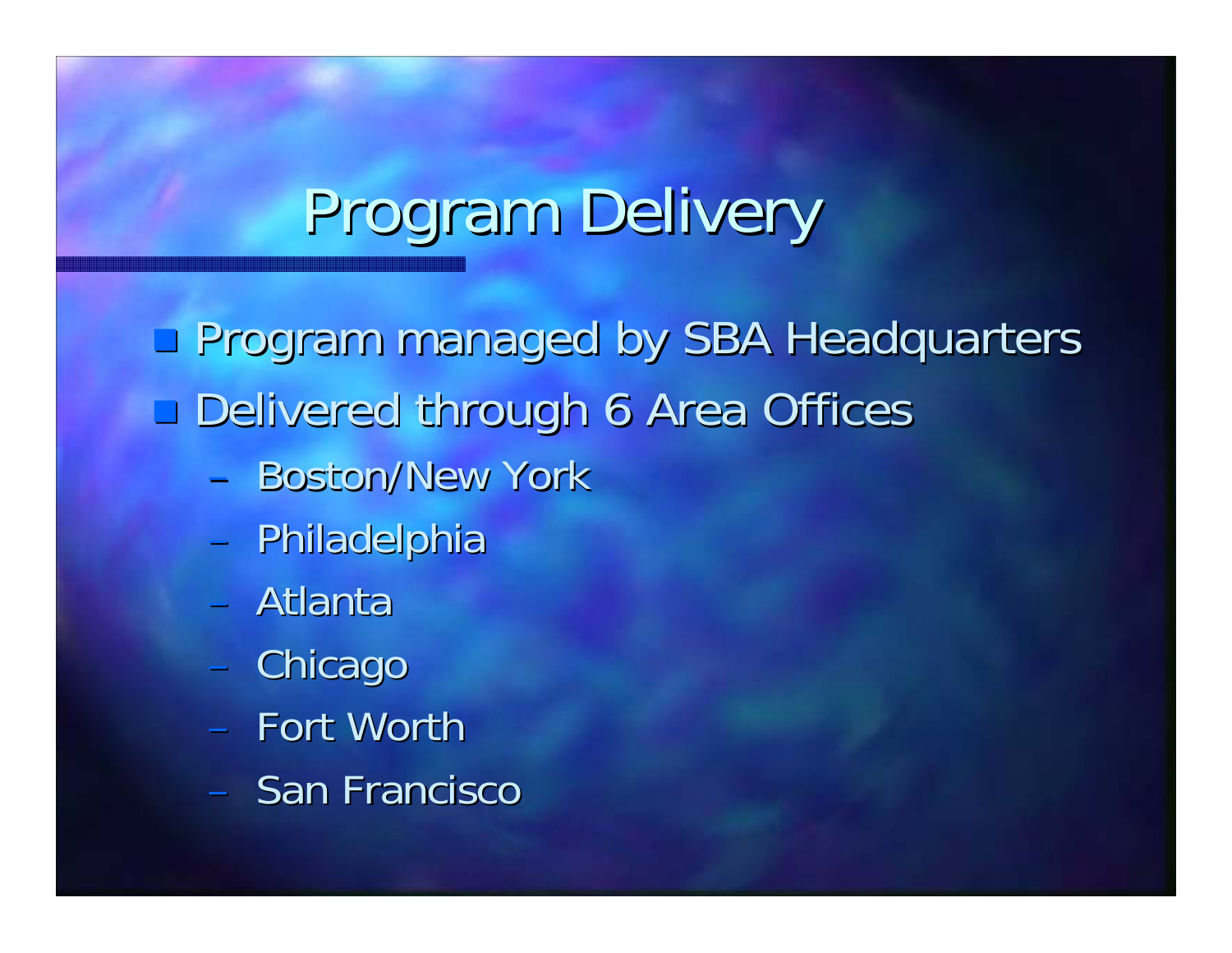#### **Small Business Set-Asides**

**Small Business Set-aside** -- tool to ensure SB participation – total or partial - CO responsibility, with SBA input  $\blacksquare$  FAR 19.502-2 (b) specifies "Rule of Two"

**HUBZone/SDVET set-aside has priority** over small business set-aside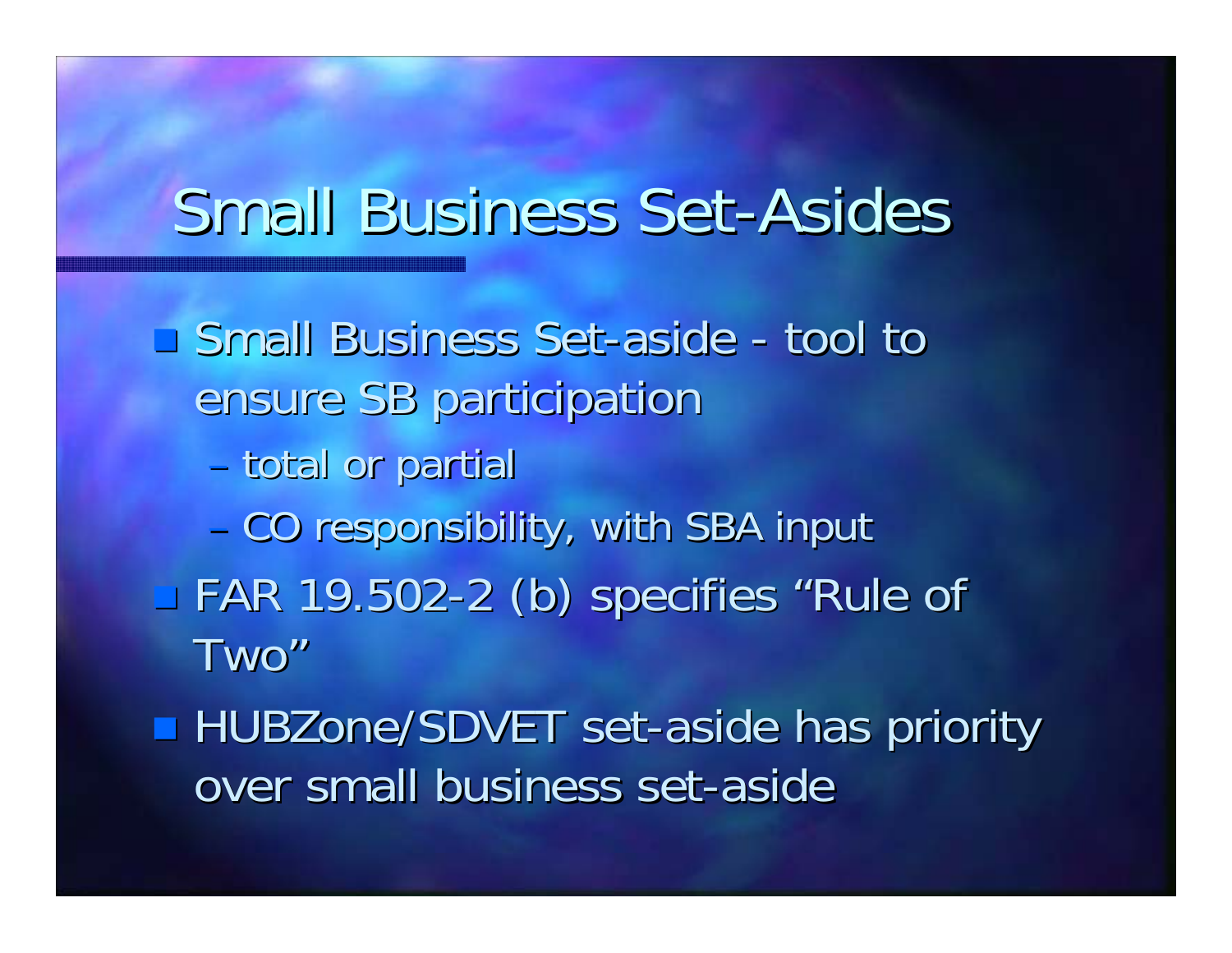#### PCRsProcurement Center Representatives Procurement Center Representatives

**PCRs help ensure that a fair portion of** purchases are made with SB

- represent SBA to major buying activities
- review proposed acquisitions, including bundled procurements bundled procurements
- recommend requirements to be set aside for HUBZone, SDVet, 8(a) & SB firms
- $\mathcal{L}_{\mathcal{A}}$ – advise agencies & SBs on all SBA programs
- initiate secretarial appeals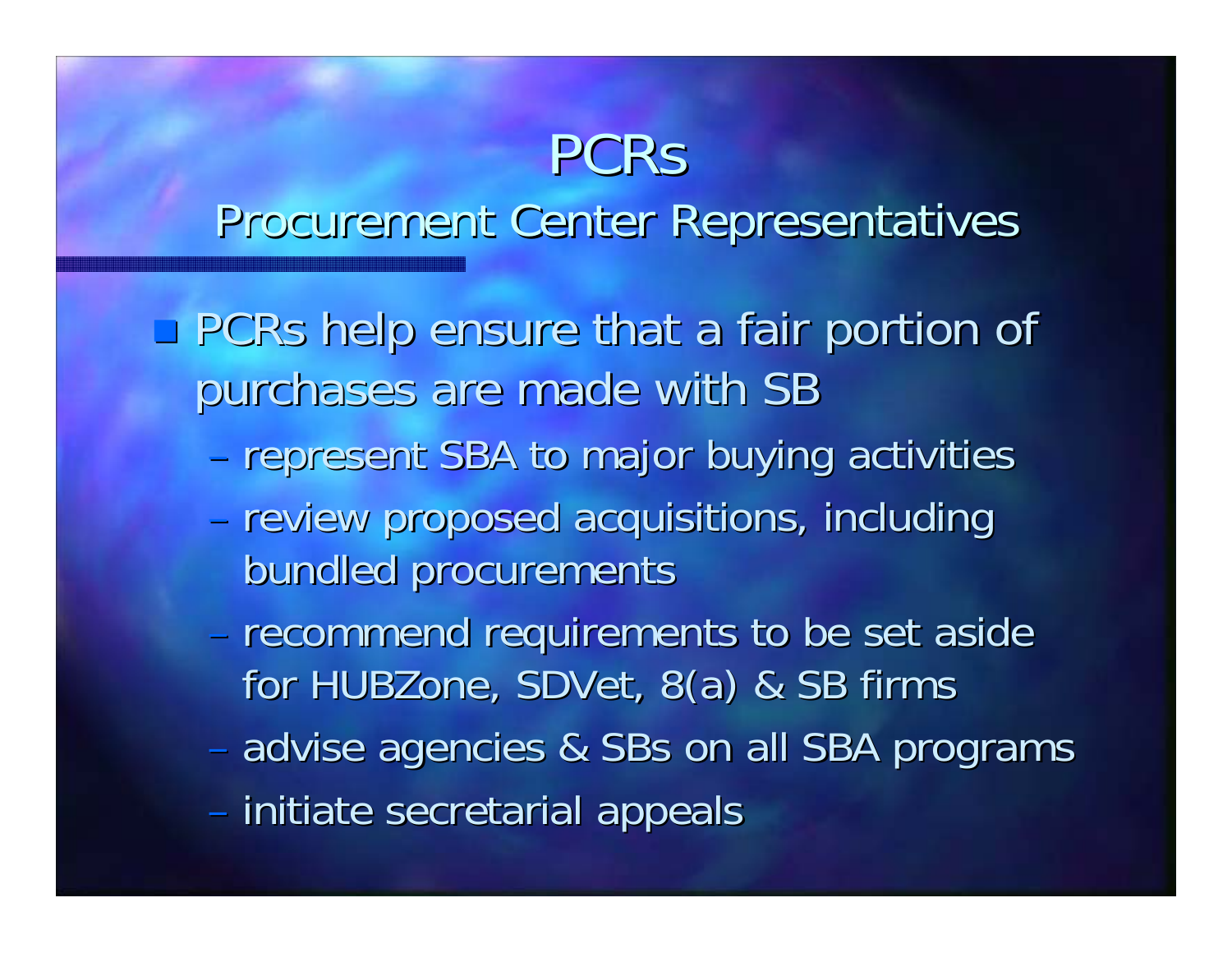## PCRs

 $\Box$  Counsel small businesses **Review buying activity's SB programs Review Subcontracting Plans**  $\Box$  Recommend acquisitions for 8(a) program **The Train agency staff in SB programs Speak at procurement conferences**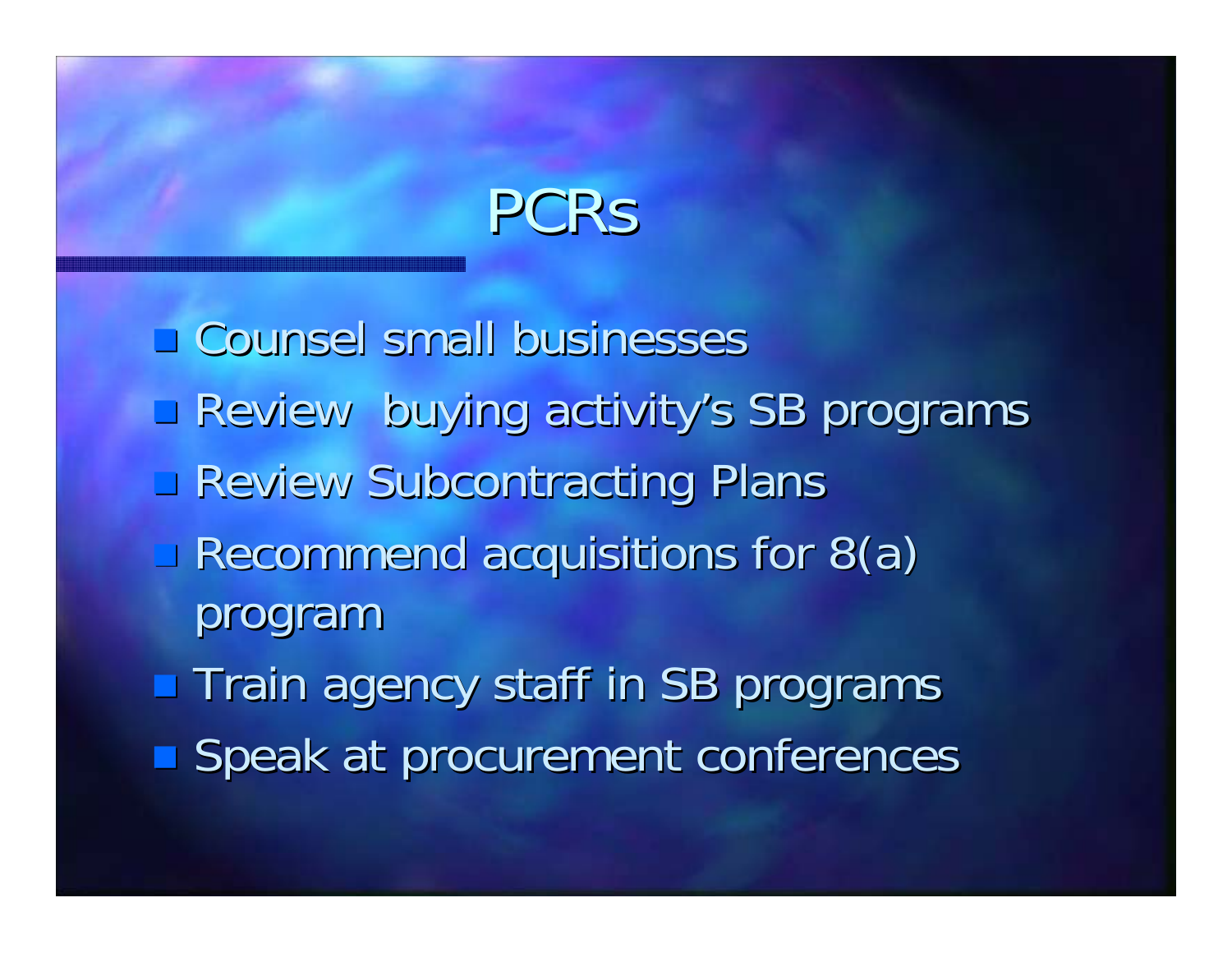### PCRs & Secretarial Appeals

**An appeal is a 3 step appellant process** 

- PCR issues a Form 70, "SBA Recommendation" to contracting officer to require a set-aside
- If CO denies, writes a letter of appeal to the Head of the Contracting Activity (HCA)
- If HCA denies, PCR forwards to SBA HQ
- SBA Administrator appeals to the Agency Secretary or Administrator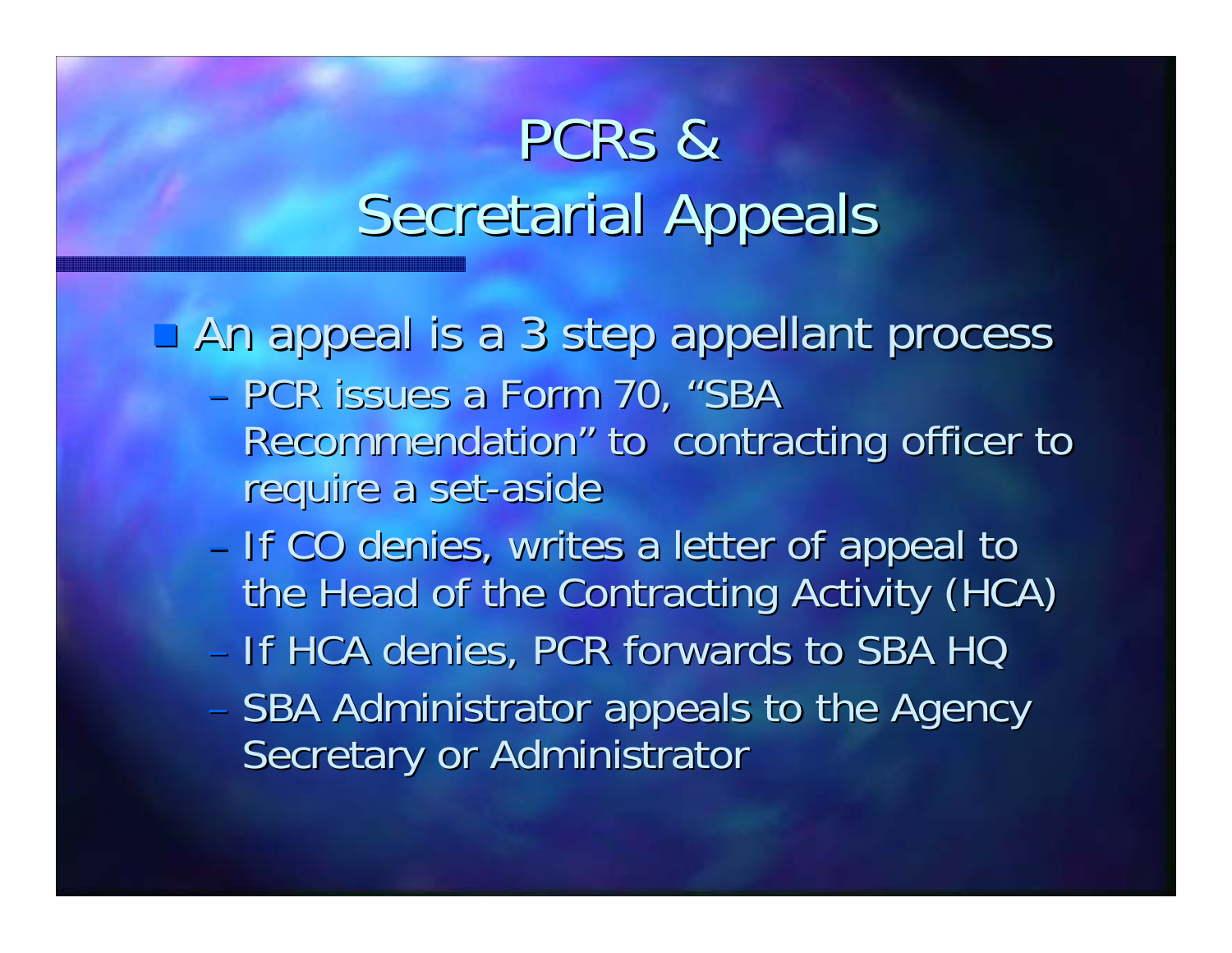#### Secretarial Appeals

**SBA & agencies resolve disagreements** prior to secretarial appeal ■ SBA processes 4 to 10 appeals annually The decision of the Secretary or The decision of the Secretary or Administrator of the Agency is final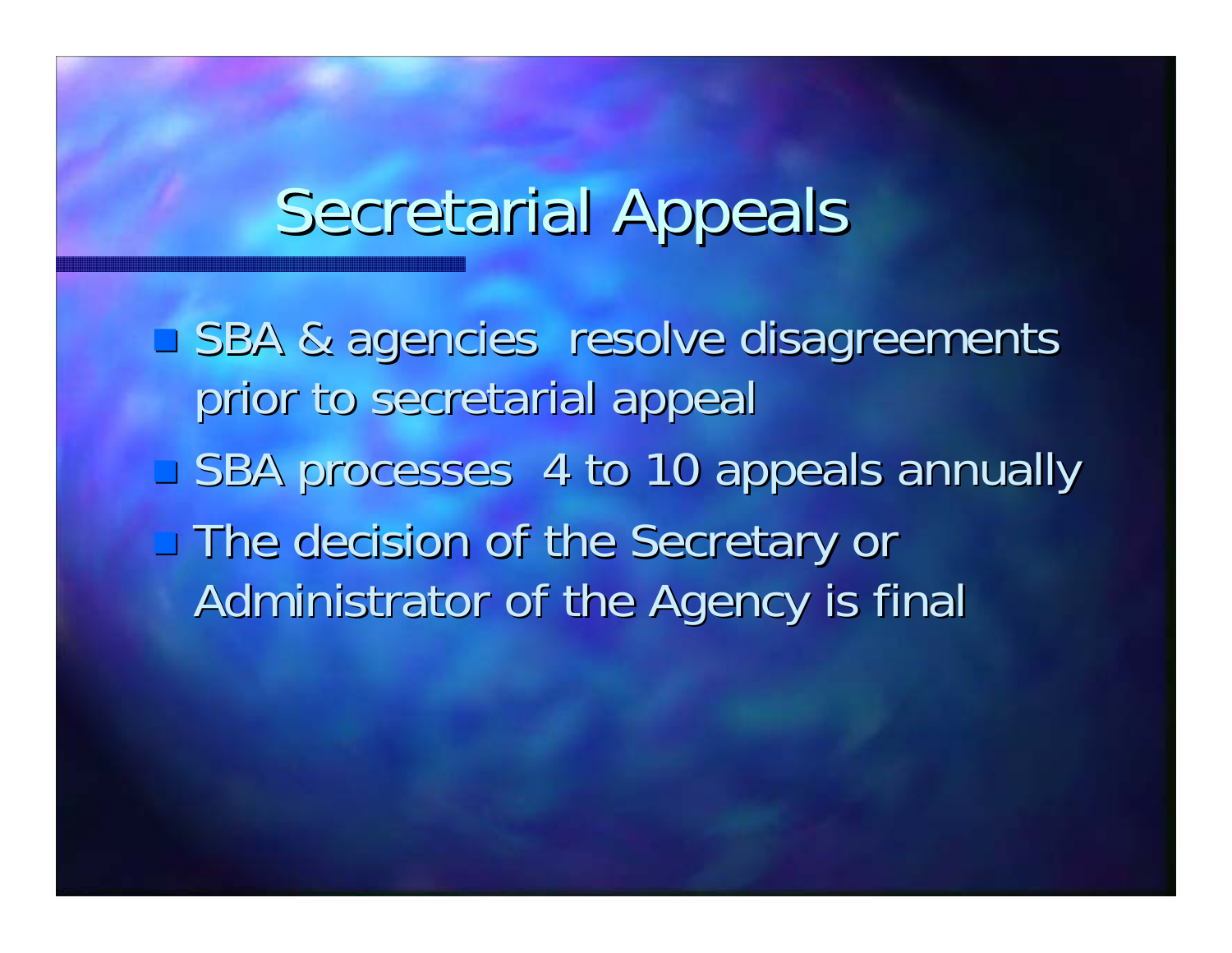#### Procurement Goals

- $\Box$  Another tool to ensure that a fair proportion of purchases are placed with SB
- The Head of each Federal Agency, in The Head of each Federal Agency, in consultation with SBA, establishes goals (IAW Small Business Act)
- **E** Goals established annually or biennially
- **Goals are agency-wide**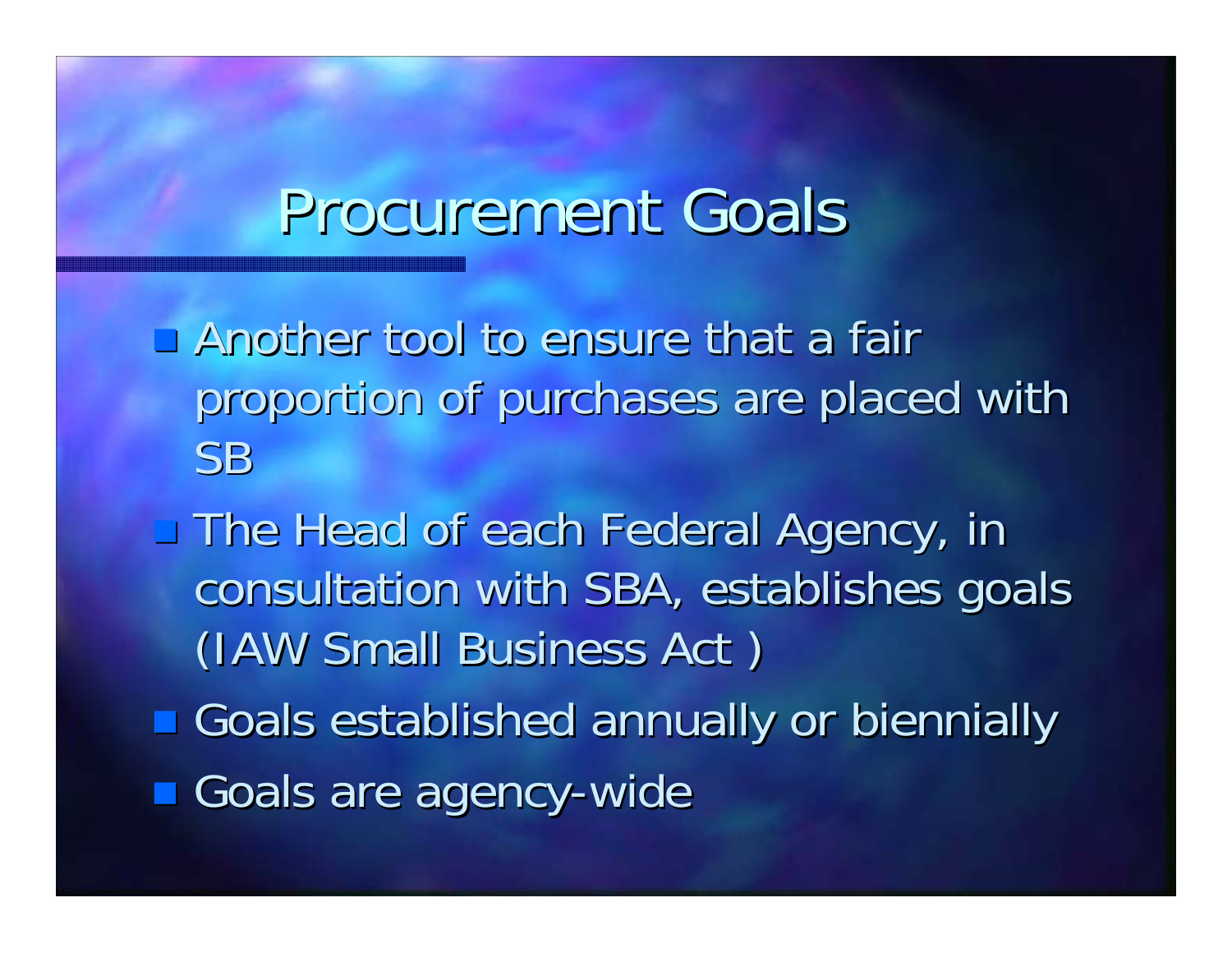# Statutory Procurement Goals

Goal for Small Business: 23% Subsets of the 23%: ■ 5 % small disadvantaged businesses  $\Box$  3 % HUBZone firms ■ 5 % women-owned SBs ■ 3 % Service Disabled Veteran-Owned Small Businesses (SDVOSB)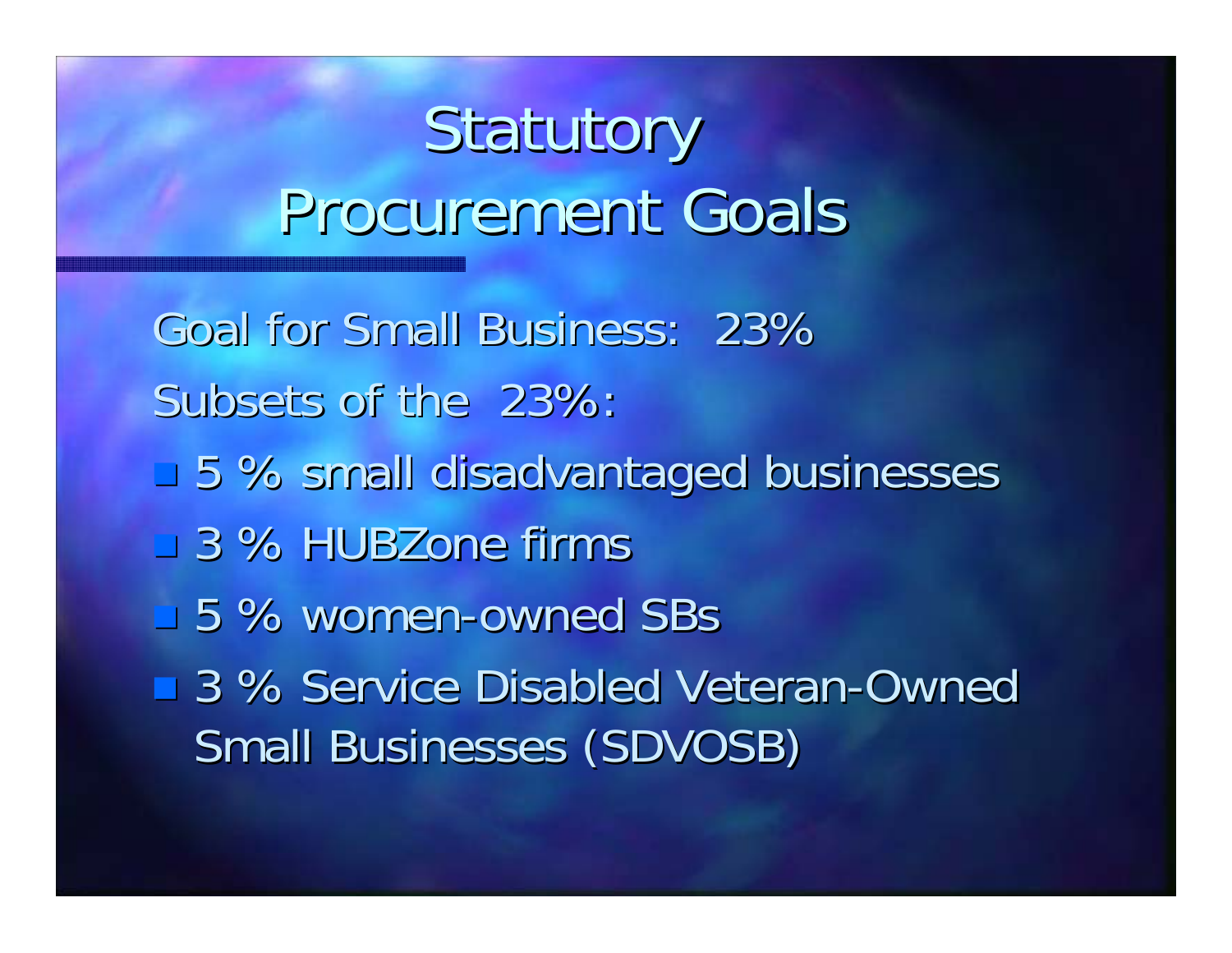## Subcontracting Goals

 $\Box$  Small business pan<br>Kabupatèn **Small disadvantaged business (SDB)** u women-owned small business (WOSB) **HUBZone small business U** Veteran-owned small business (VOSB) ■ Service-disabled VOSB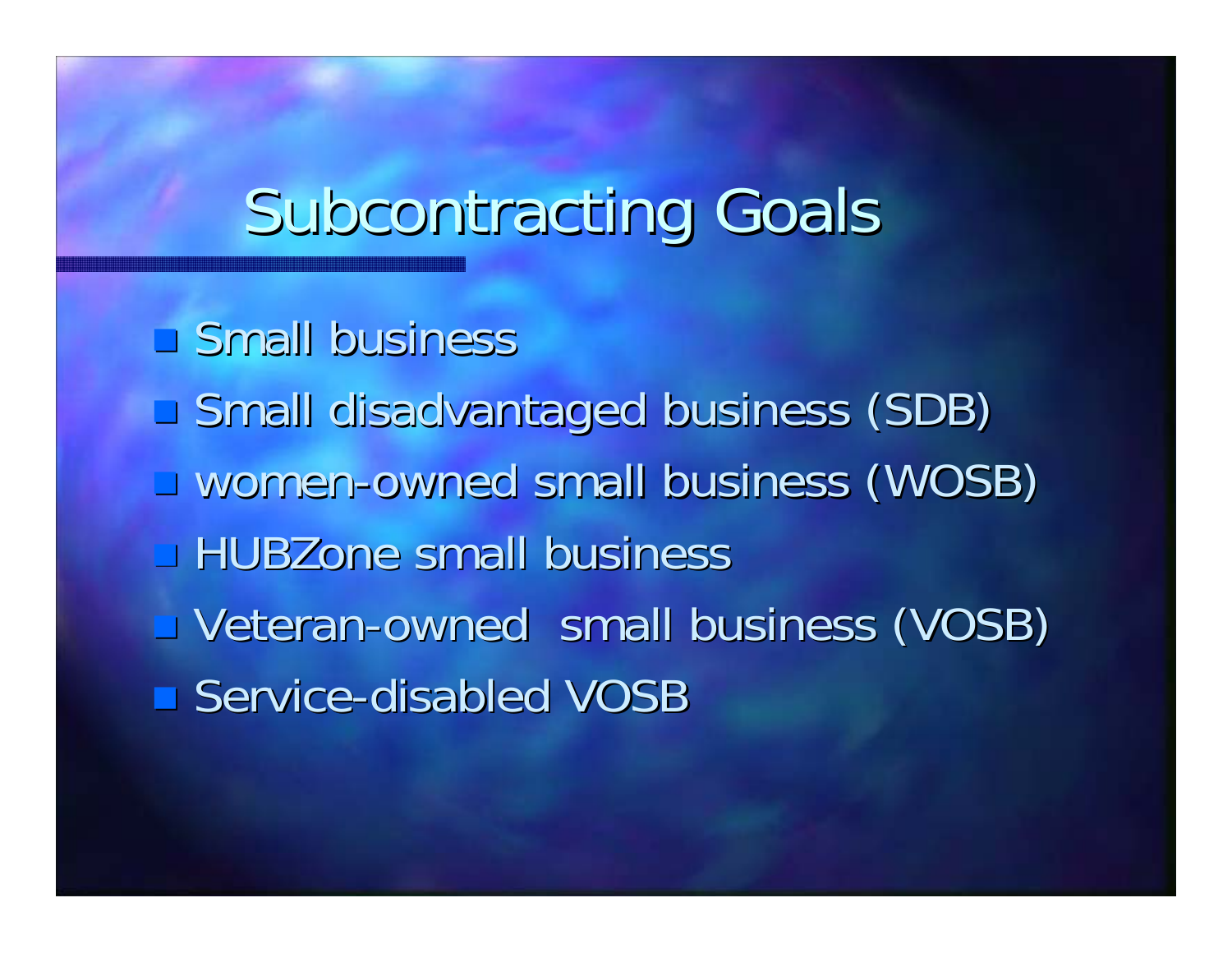## Subcontracting

SBA's role in subcontracting **D** Pre-Award Reviews -- PCRs review plans prior to contract award - comments advisory in nature ■ Post-Award -- Commercial Market Representatives (CMRs) monitor goal achievement

- Visit major primes to monitor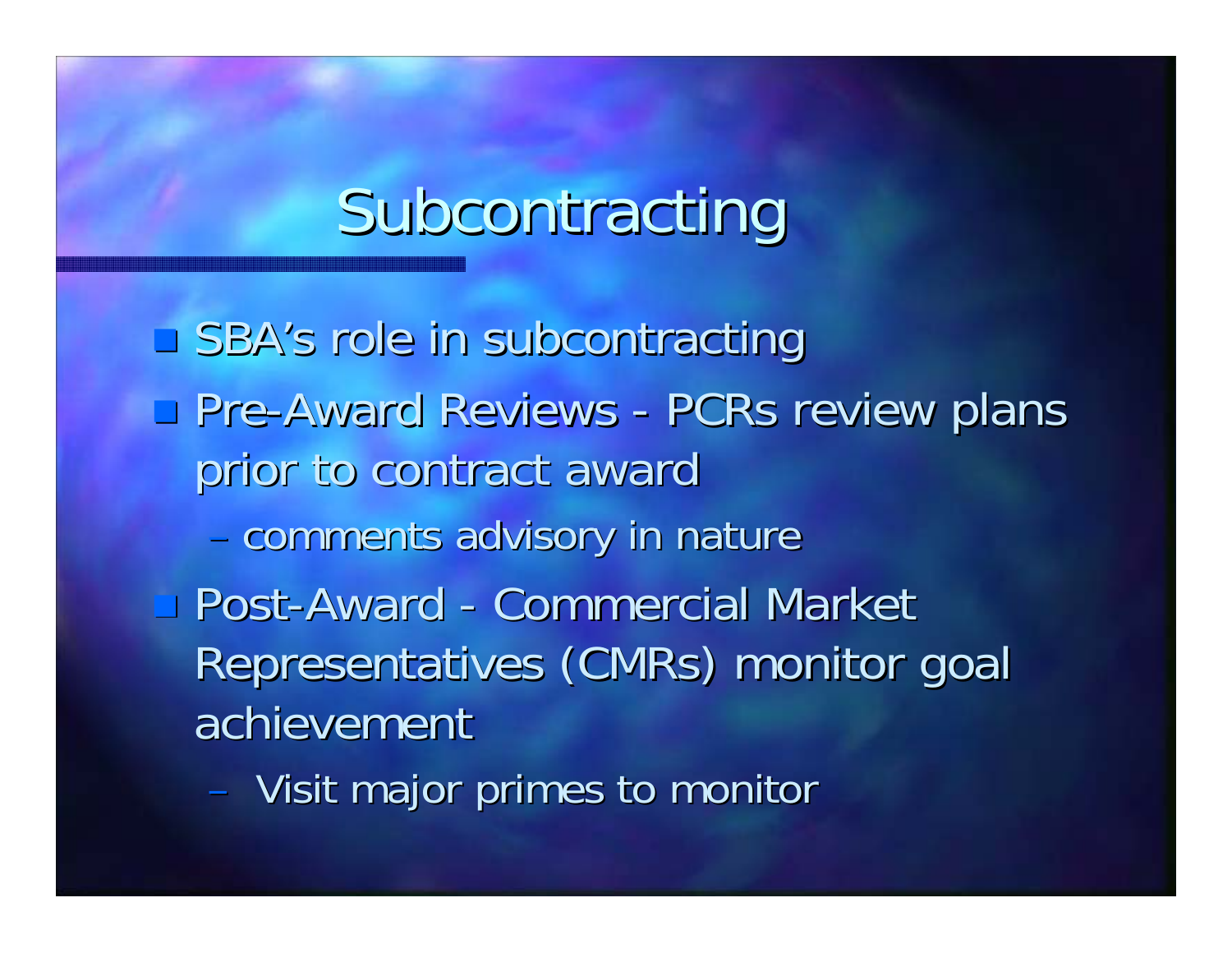## Subcontracting

**Subcontracting plans are not required** 

- from small business concerns from small business concerns
- for personal service contracts
- for contracts or modifications performed entirely outside the U. S.
- $-$  for contracts that do not contain the clause FAR 52.219.8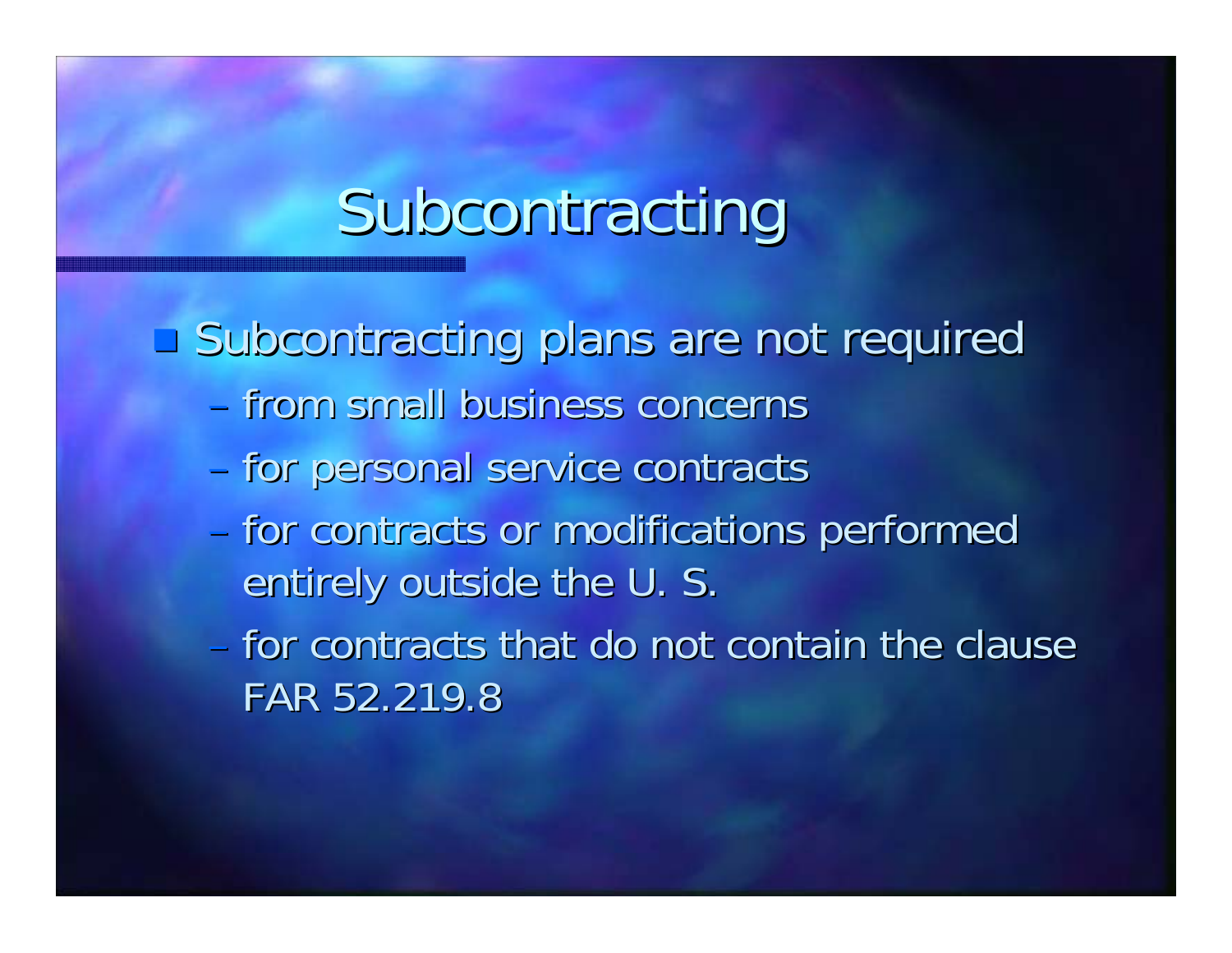#### SUB-Net

**SBA internet database of Large Prime** Contractors. - Provides current bid opportunities - Enables Primes to market for specific business categories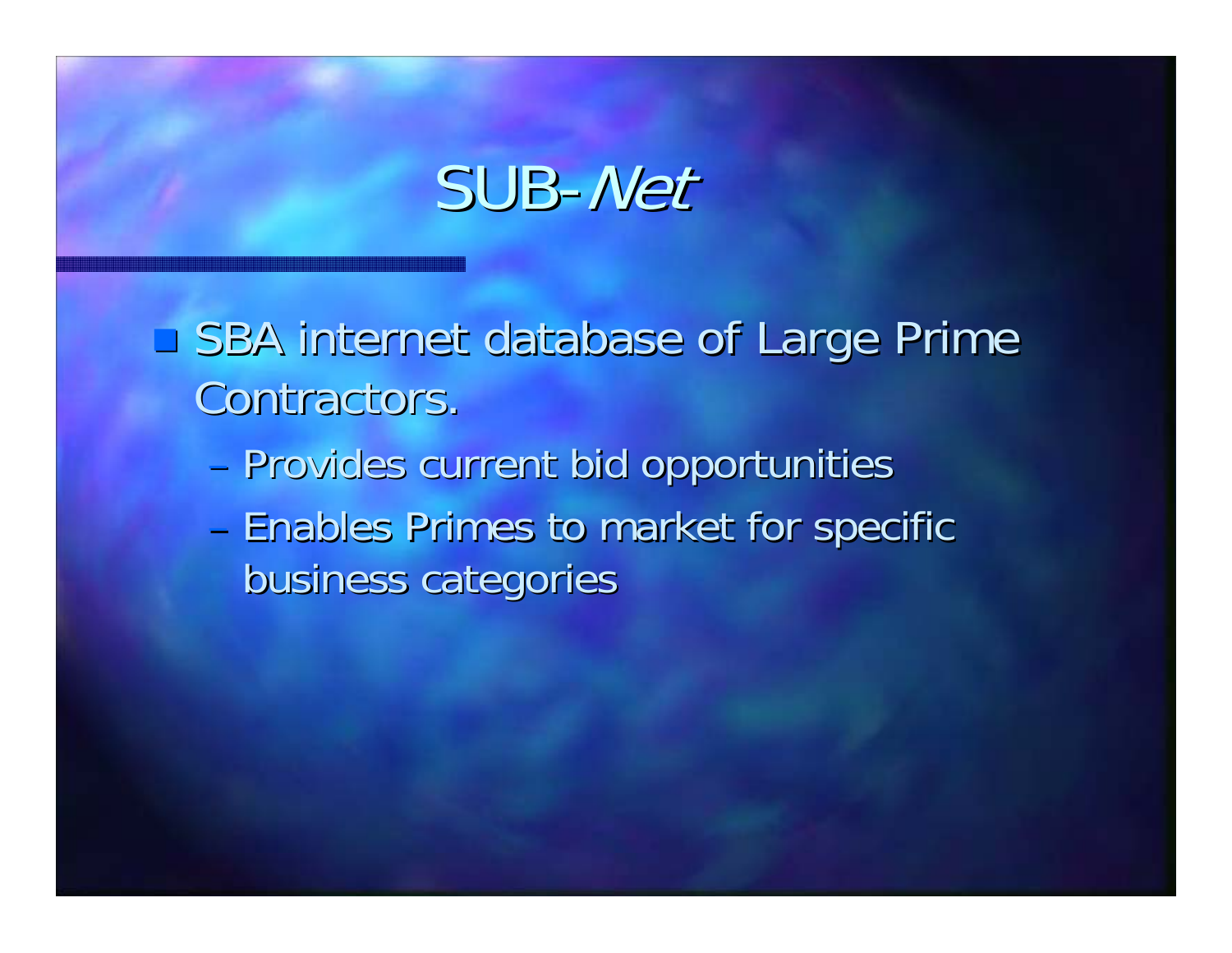#### ited States Small Business Administration

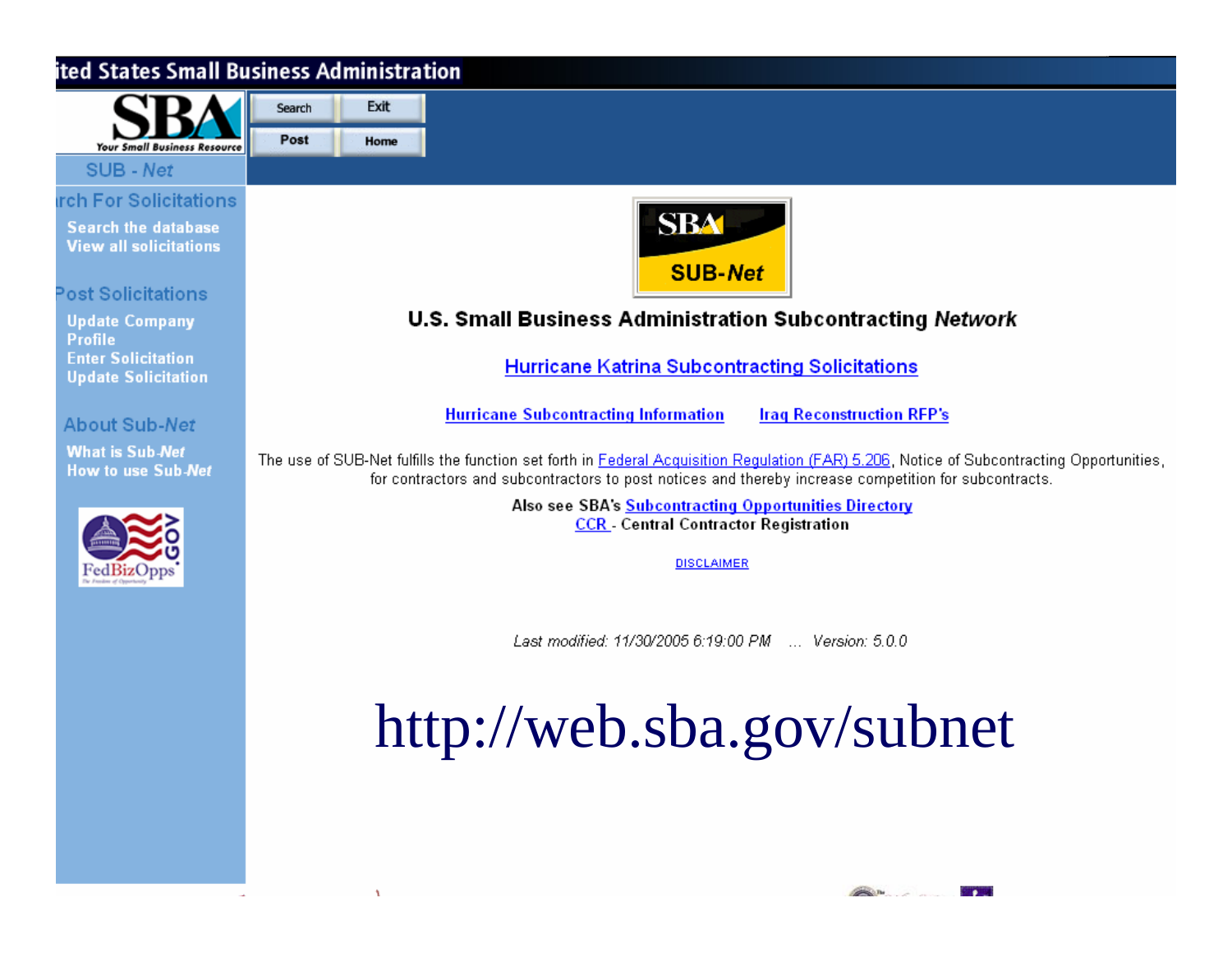#### Electronic Subcontracting Reporting System (e-SRS)

 Electronic reporting of SF 294/295s Electronic reporting of SF 294/295s  $\blacksquare$  http://www.esrs.gov/

- Eliminates paper reporting
- Improve Data Accuracy

– Eliminates multiple agency requests **Anticipated DoD Launch Oct 06**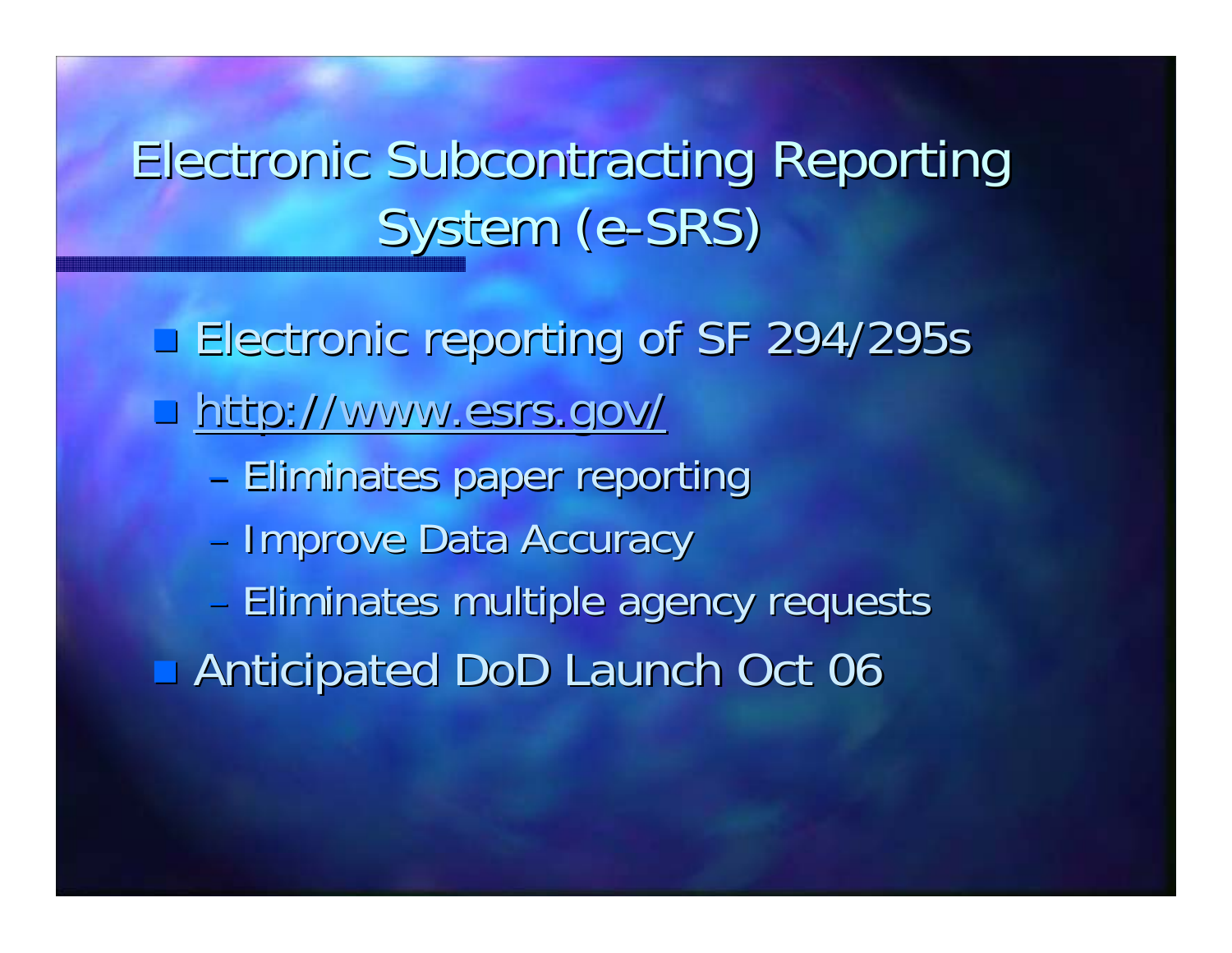## Size

**Firm must meet size standard for NAICS** code specified in solicitation  $\Box$  Firm self-certifies size status  $\blacksquare$  Firm must be small at the time of the self-certification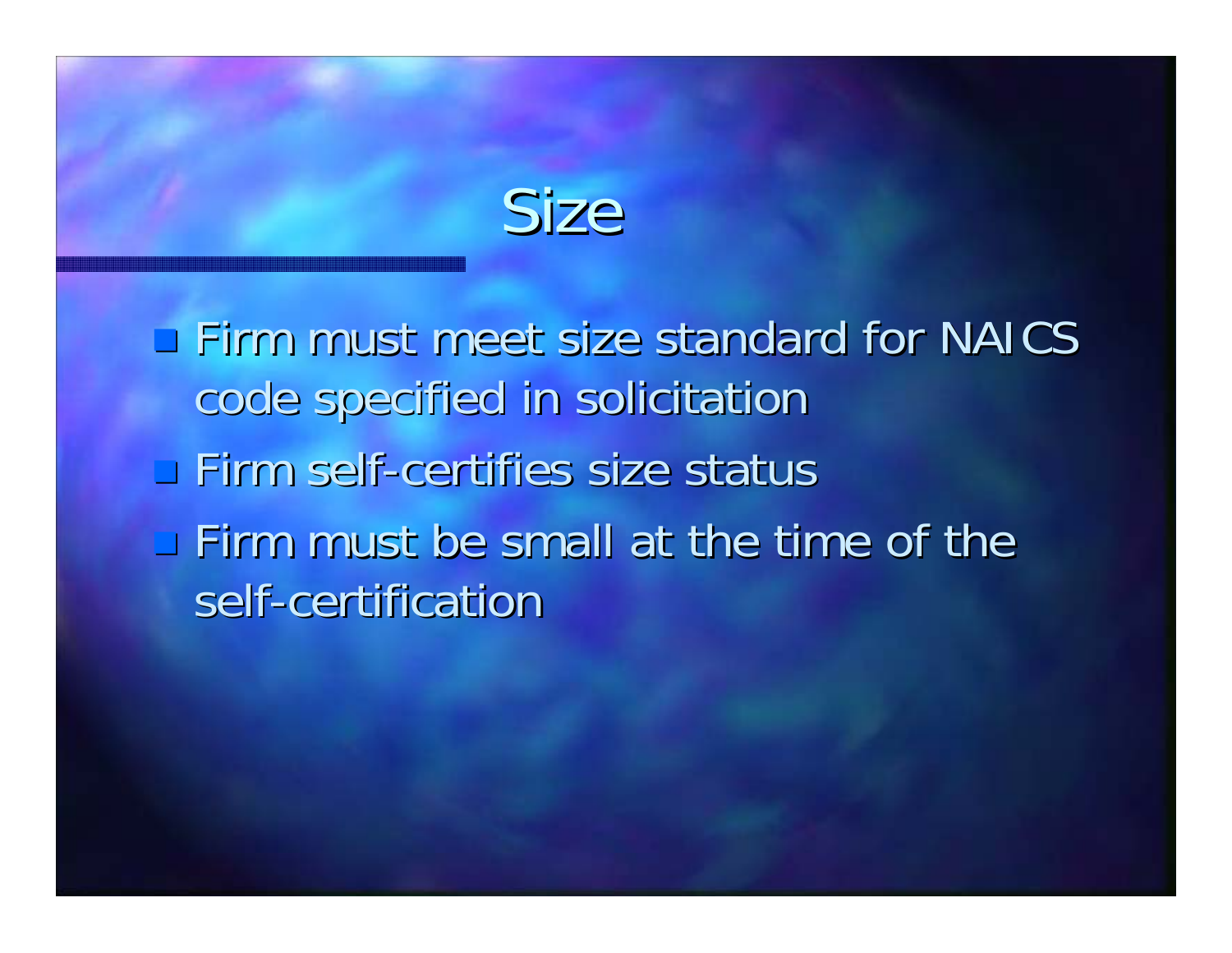#### SIZE UPDATES

 $\blacksquare$  SBA has adjusted its monetary-based size standards (e.g., receipts, net worth, and financial assets), for the effect of inflation that has occurred since the last inflation adjustment in February 2002. Since the last inflation adjustment, the general level of prices has increased 8.7%.

**This rule applies to solicitations issued on or** after January 5, 2006.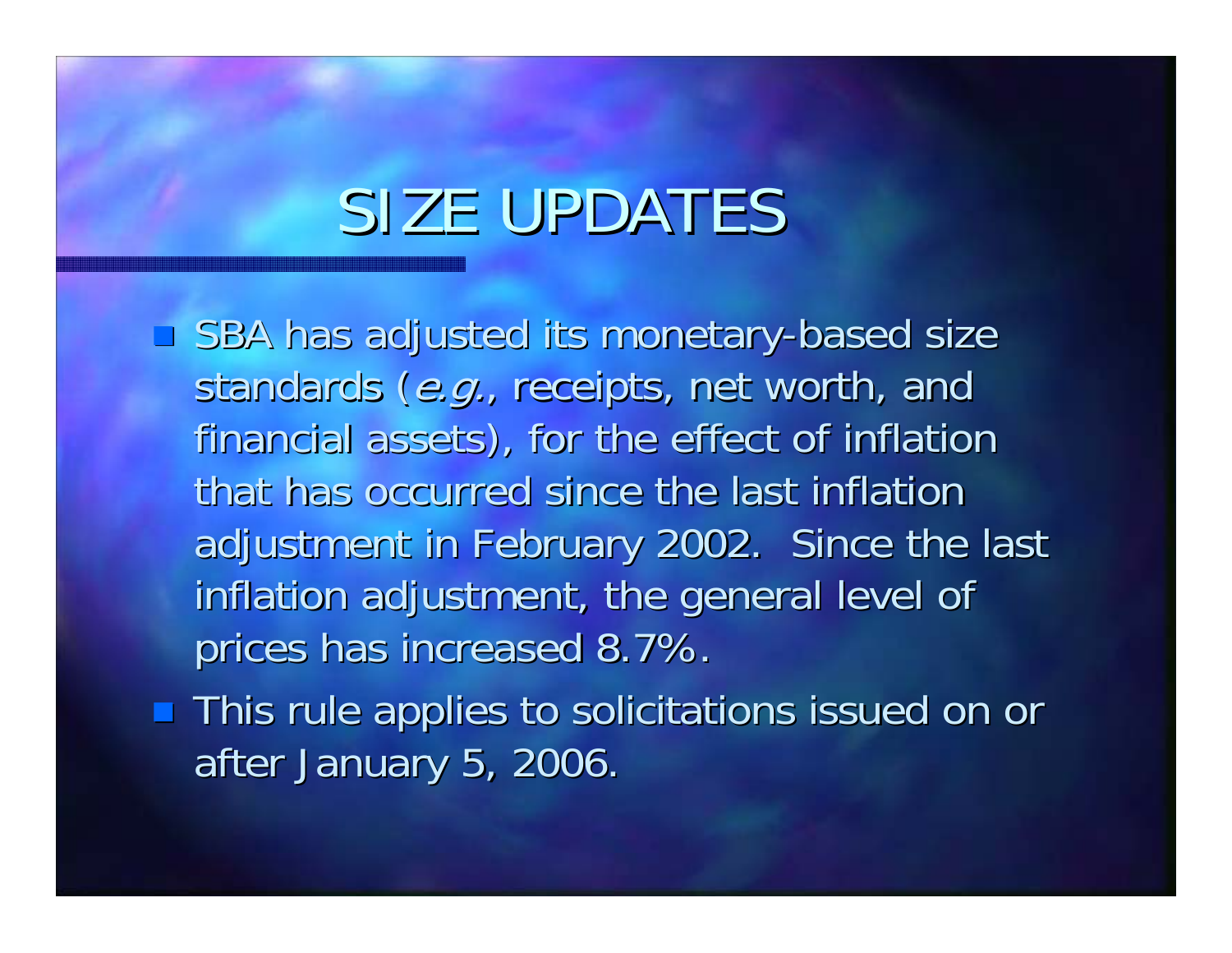## SIZE UPDATES Examples (Effective January 5, 2006)

#### **Subsector Subsector 237 – Heavy and Civil Engineering Heavy and Civil Engineering Construction ConstructionNew Old New Old**

- 237110 237110 Water and Sewer Line and Related Structures Construction \$31.0 Water and Sewer Line and Related Structures Construction \$31.0 \$28.5
- 237120 Oil and Gas Pipeline and Related Structures Construction \$31.0 \$28.5
- 237130 Power and Communication Line and Related Structures \$31.0 \$28.5

|  | 237210 Land Subdivision                                 |                | $$6.5$ $$6.0$    |
|--|---------------------------------------------------------|----------------|------------------|
|  | - 237310 Highway, Street, and Bridge Construction       | $$31.0$ \$28.5 |                  |
|  | - 237990 Other Heavy and Civil Engineering Construction | $$31.0$ \$28.5 |                  |
|  | <b>Except, Dredging and Surface Cleanup Activities2</b> |                | $$18.52$ $$17.0$ |

NAICS code 237990</u> - Dredging: To be considered small for purposes of Government procurement, a firm<br>must perform at least 40 percent of the volume dredged with its own equipment or equipment owned<br>by another small dredgin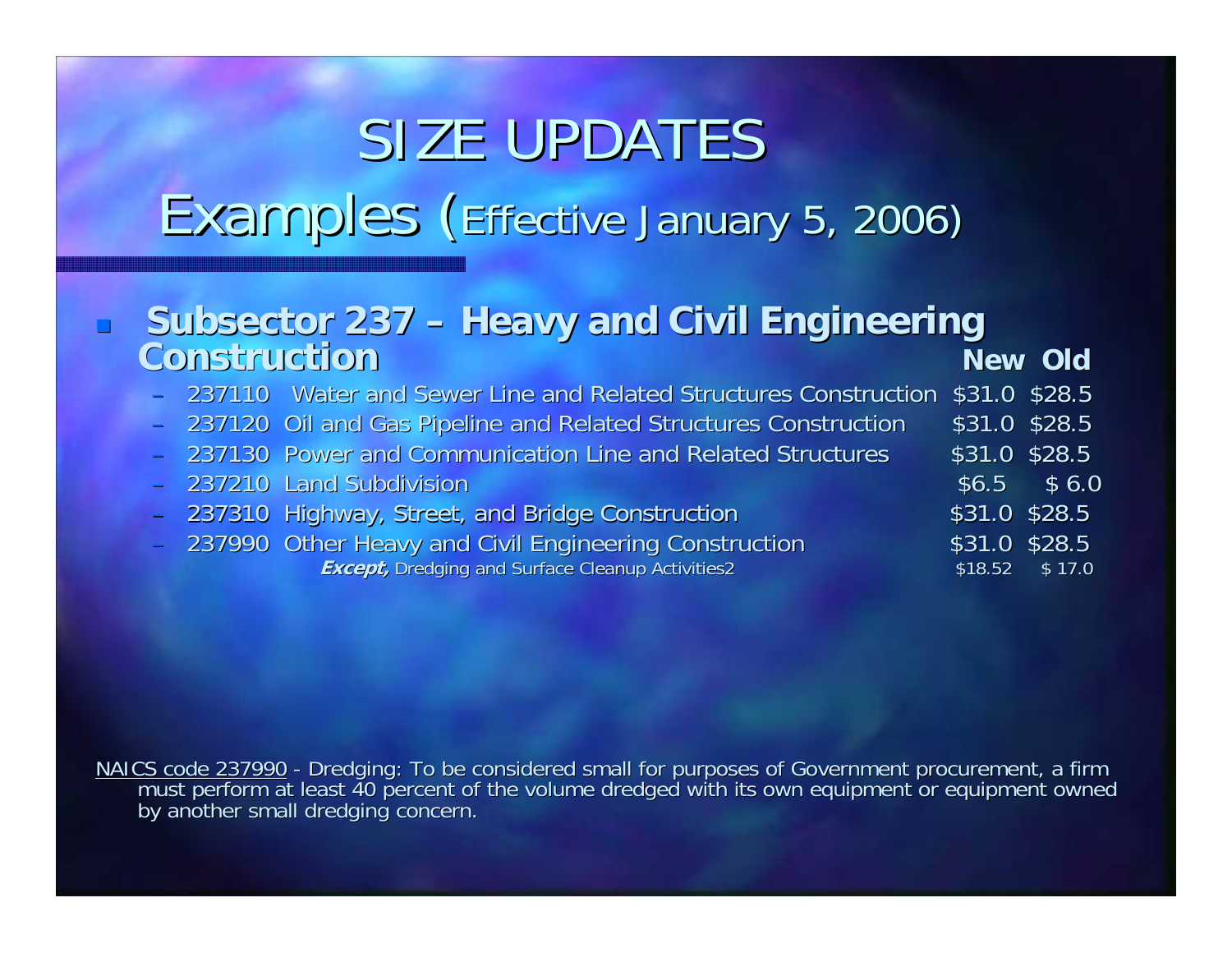### Correction to Determination of Size Status 18APR06

 $\square$  Sec. 121.404 When does SBA determine the size status of a business concern? - (i) At the time a novation or change-ofname agreement has been executed pursuant to FAR subject 42.12, the new entity must submit a written selfcertification that it is small to the procuring agency so that the agency can count the award options, or orders issued pursuant to the contract, towards its small business goals.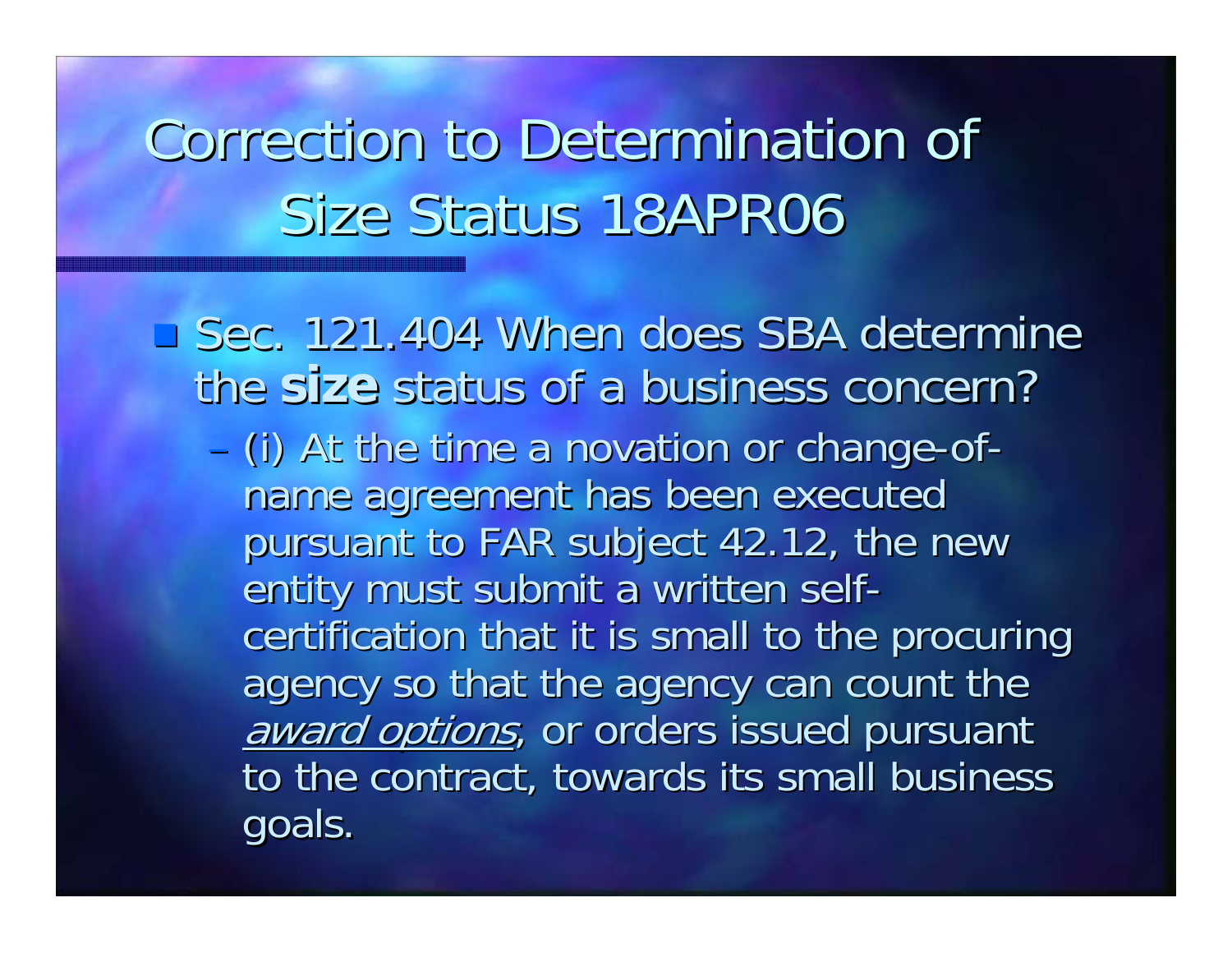#### **Size Determinations**

**East Size determinations apply to all** procurement programs for which size status is required

- small business set-aside
- Certificate of Competency (COC)
- 8(a) business development
- HUBZone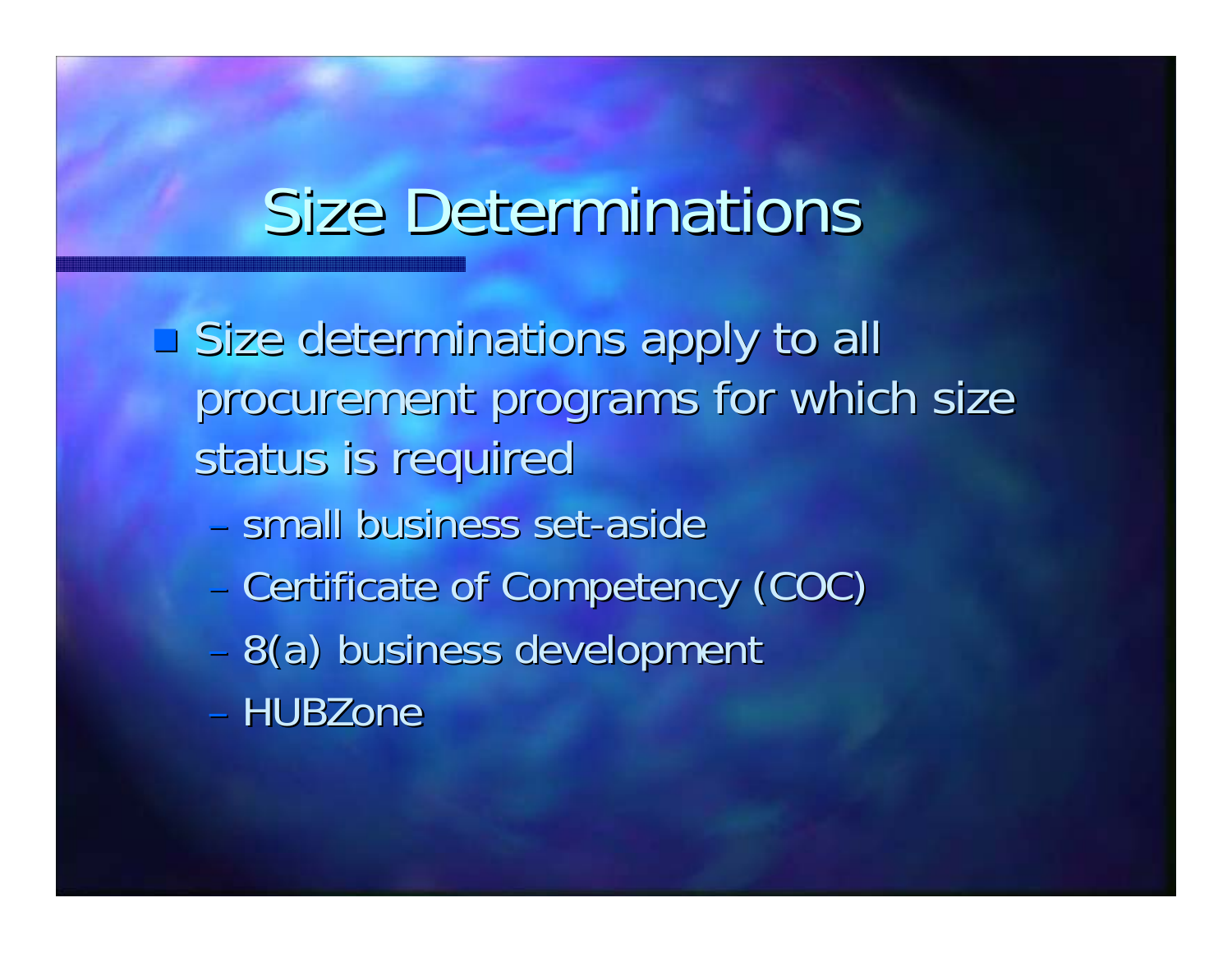# Non-manufacturer Waiver Rule

**Regulations require that a successful** offer on a contract set aside for SB or the 8(a) program provide the product of a domestic SB manufacturer or processor processor

**Provide that an otherwise responsible** SB concern shall not be denied the opportunity to submit its offer solely because it is not the manufacturer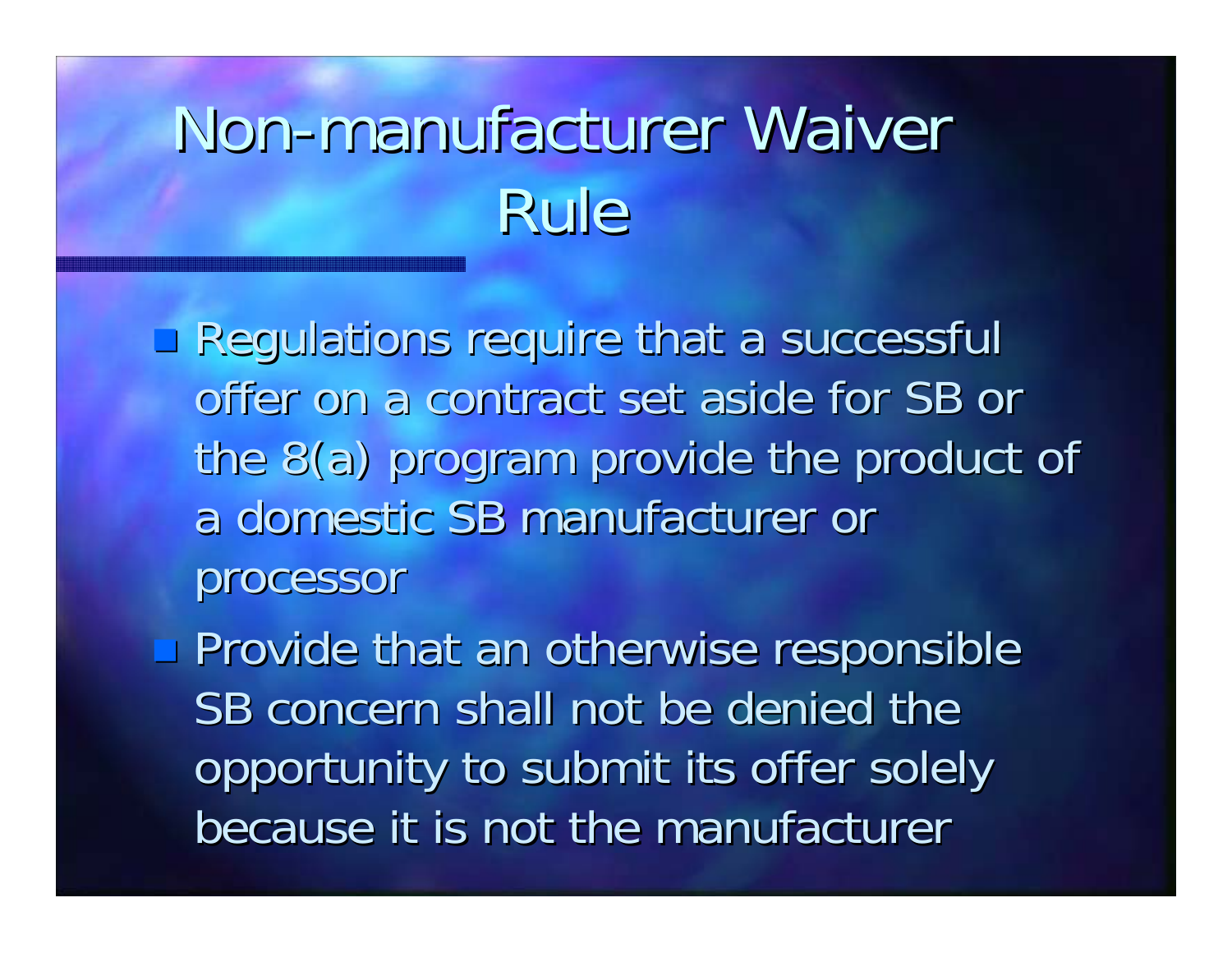#### Waivers of the Non manufacturer Rule

**Two types Individual Waivers** - apply to a specific solicitation - only a government CO may request – CO must state that that there are no known SB manufacturers of product required in submission to SBA – 15 days processing time

-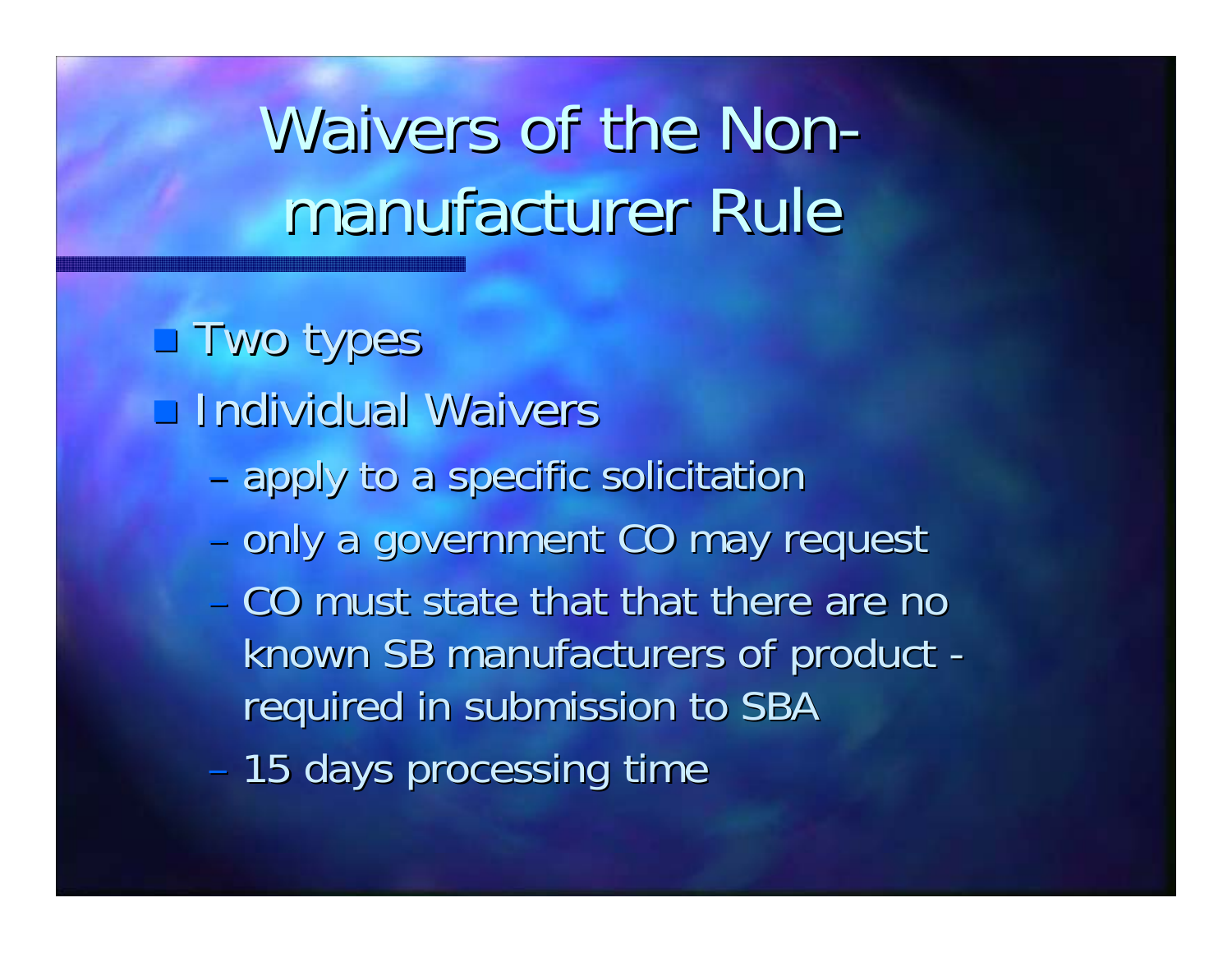#### Waivers of the Non manufacturer Rule

#### **E** Class Waivers

- applies to all items in class of products
- may be requested by any interested person, business, association or Federal agency
- SBA publishes its search for sources in the **Federal Register**
- class waivers published on GC homepage at www.sba.gov/gc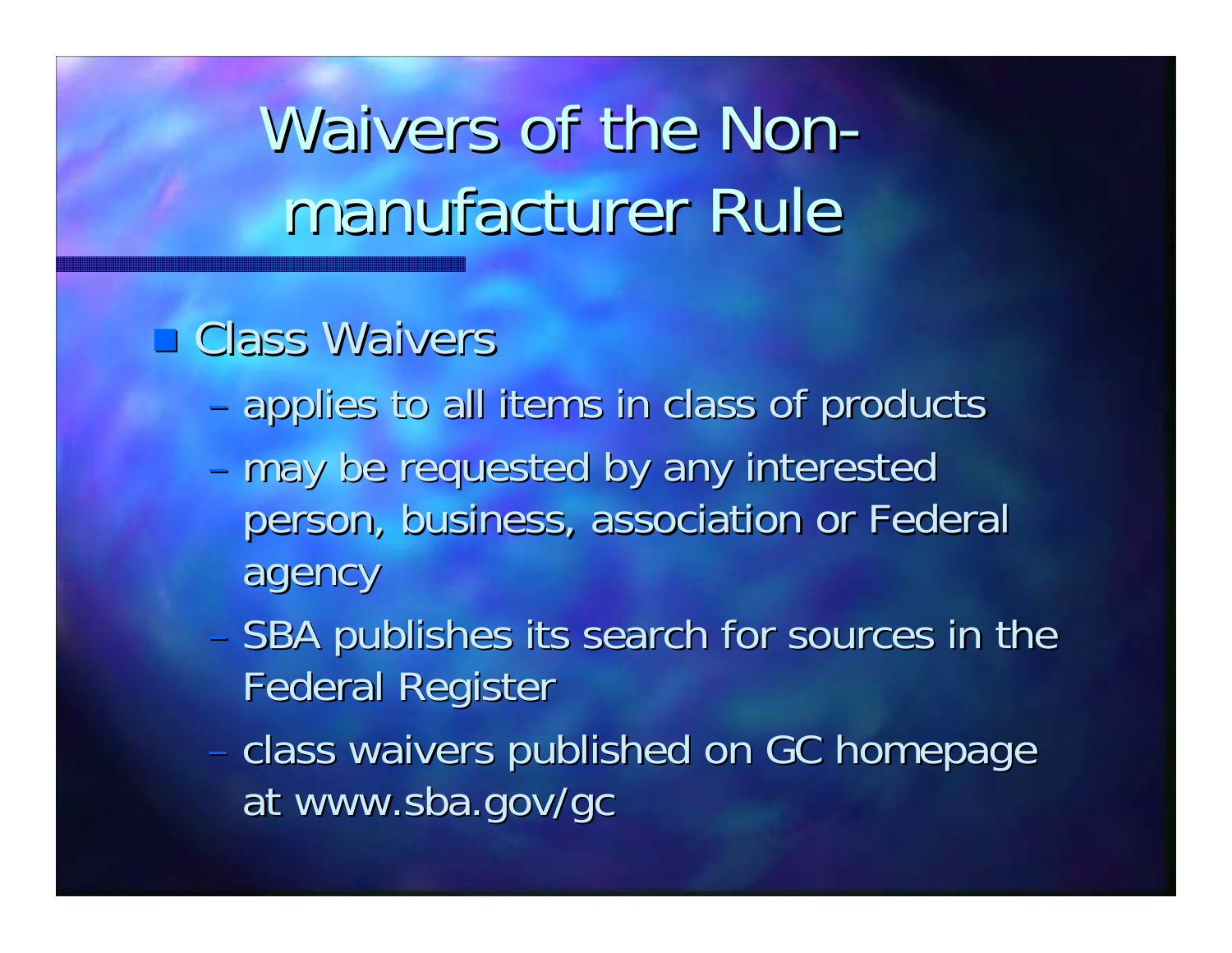# Certificate of Competency (COC) Program (COC) Program

- **Purpose: to ensure that small** businesses are given an opportunity to businesses are given an opportunity to compete for & receive government contracts
- Applicability: program applies to all Applicability: program applies to all Executive Branch agencies, even if contract is performed outside US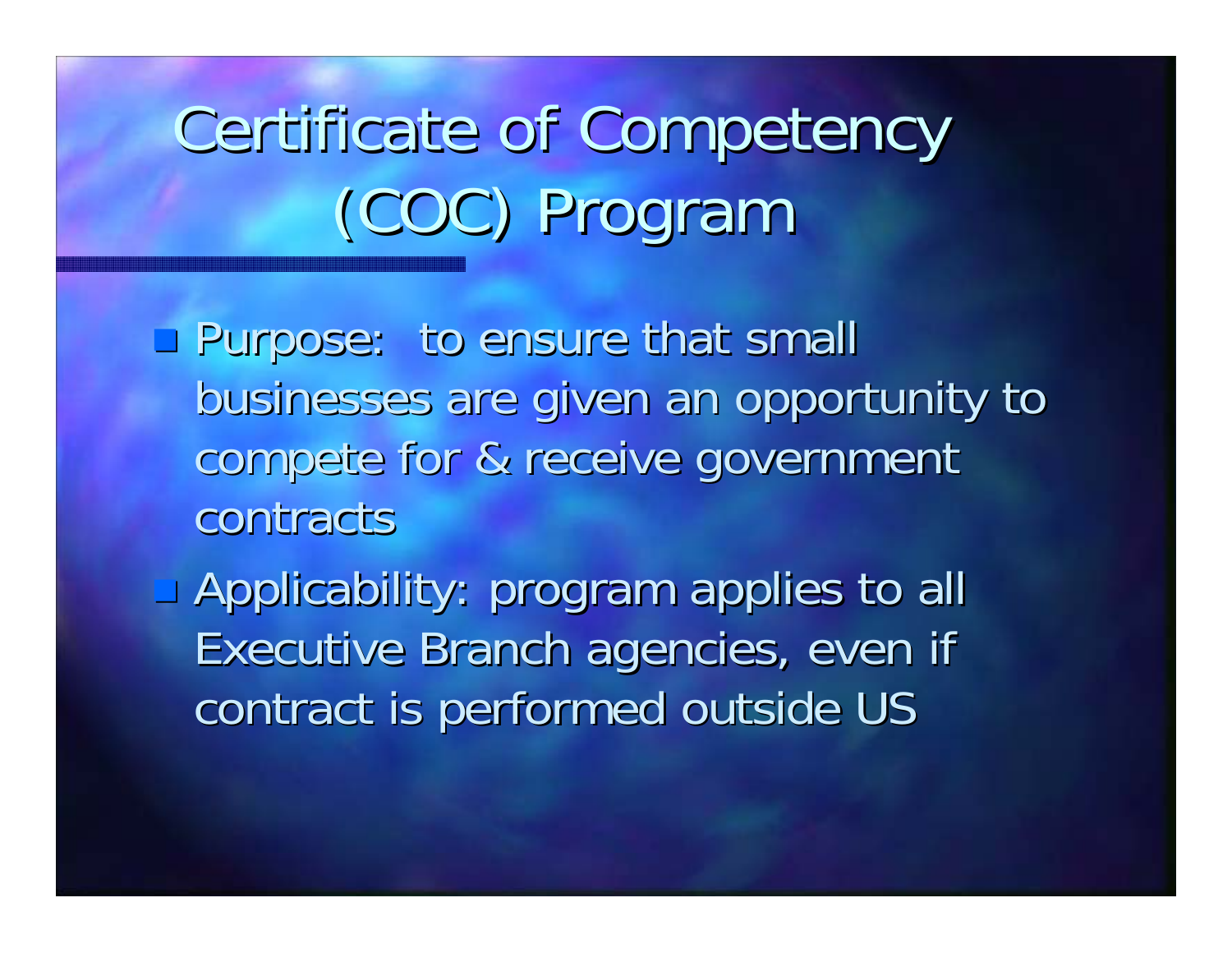## COC Program

**EXACC PROCESS begins when the CO** determines that a SB, the apparent low offeror on a solicitation, lacks one of the elements of responsibility CO must refer, in writing, the firm to CO must refer, in writing, the firm to the SBA GC Area Office servicing the area where the HQ office of the offeror is located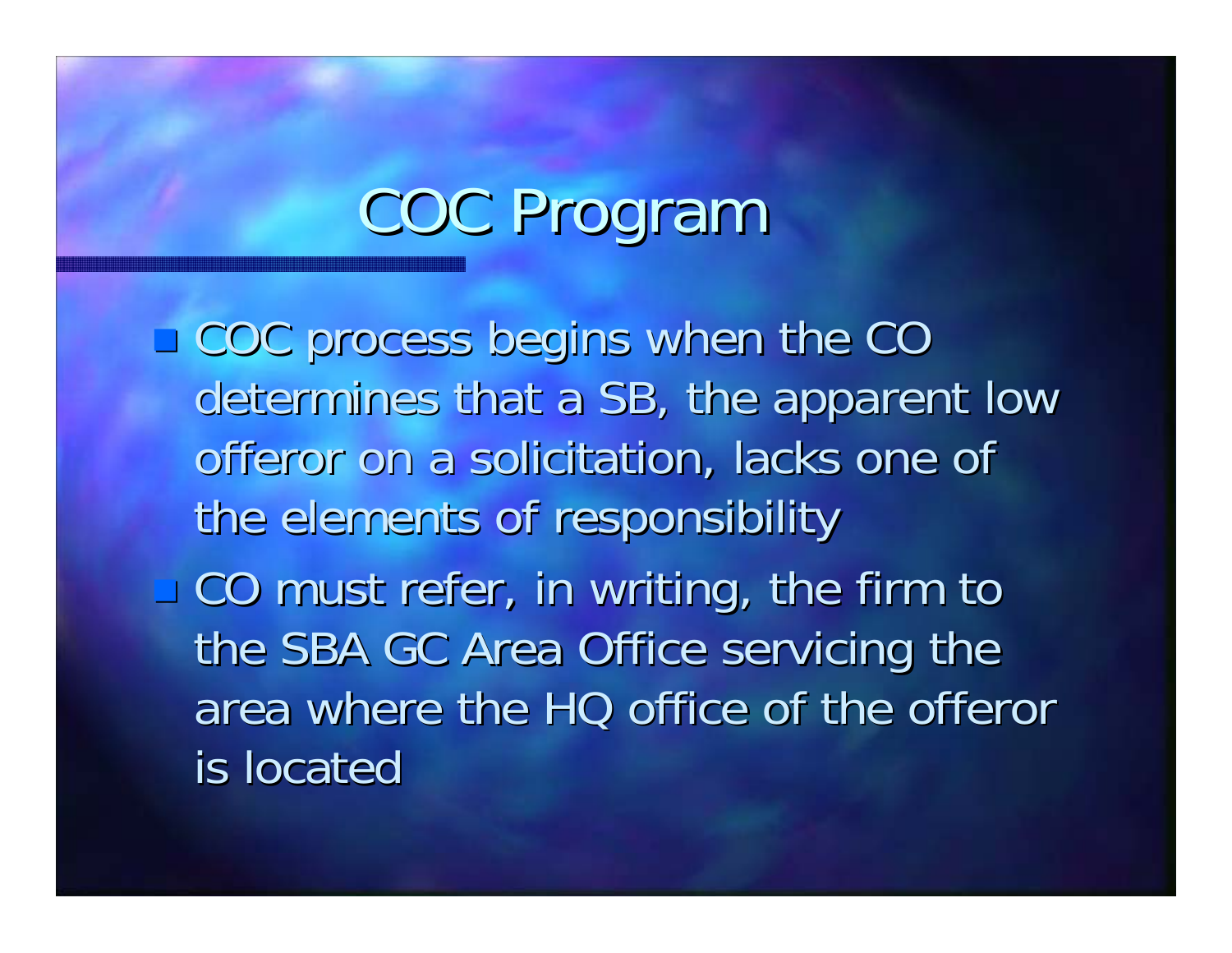COC - Elements of Responsibility Responsibility

Including, but limited to: Including, but limited to:

- capability
- competency
- capacity
- credit (financial capability)
- integrity
- perseverance & tenacity
- limitations on subcontracting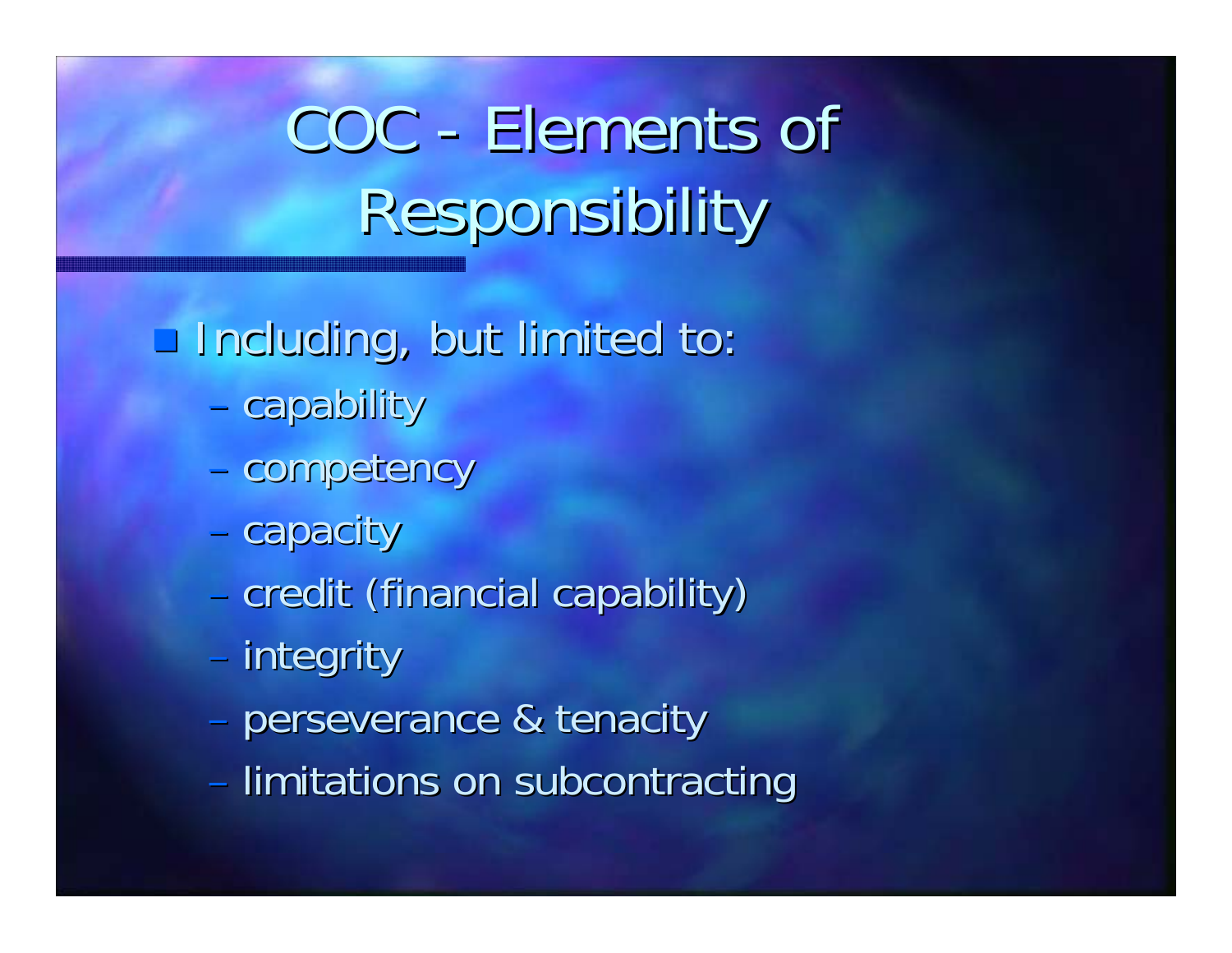#### **Current SBA Initiatives Current SBA Initiatives**

**National Matchmaking Events Simplify Size Standards Lautomate SBA Small Business Programs Procurement Academy** – On -Line **Training for Small Businesses**